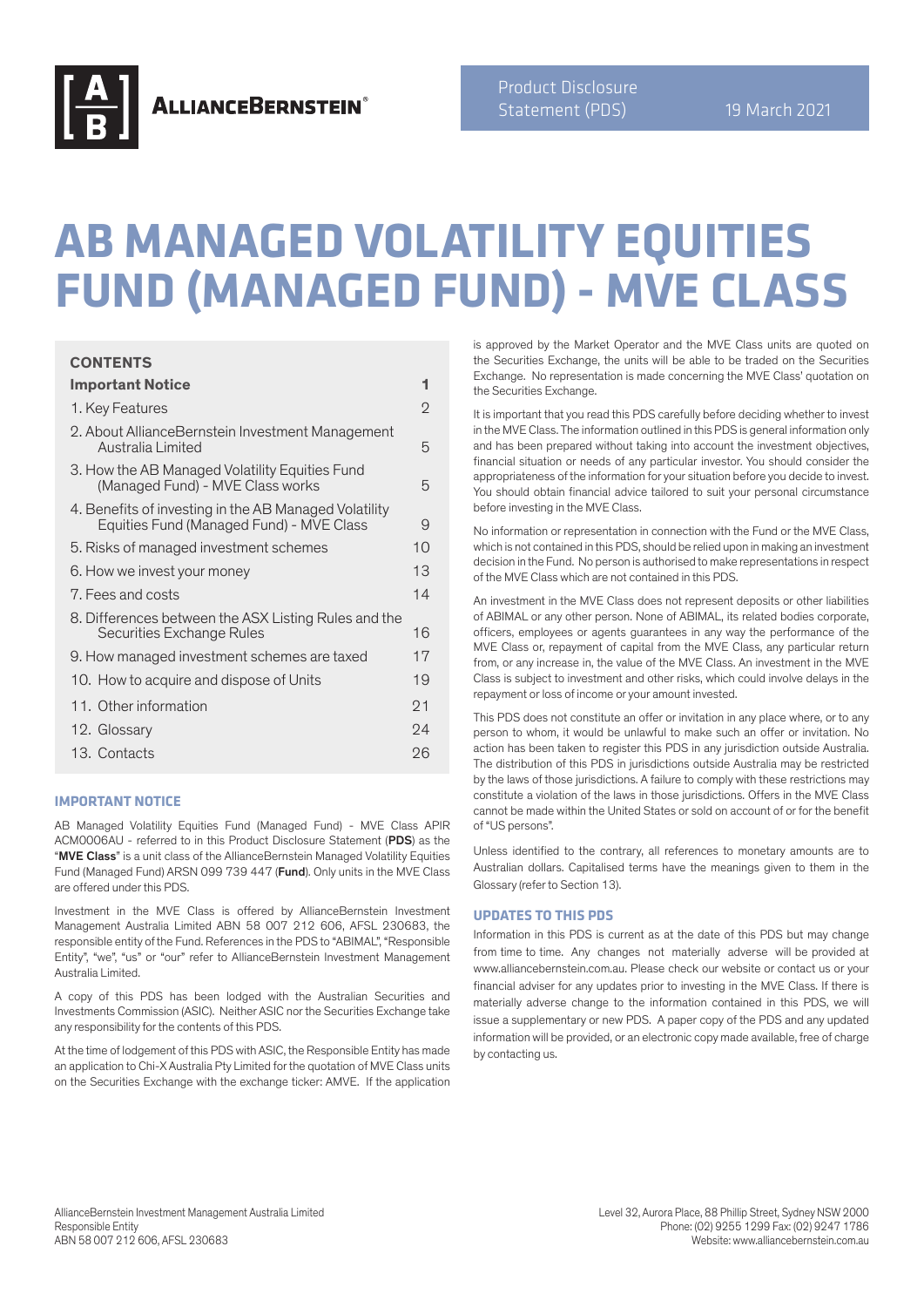## **1. KEY FEATURES**

|                                  | AB Managed Volatility Equities Fund (Managed Fund) - MVE Class                                                                                                                                                                                                                                                                                                                                                                                                                                                                                                                                                                                                                                                                                                                                                                                                                                                                                                                                                                                                                                                 | For more Information    |
|----------------------------------|----------------------------------------------------------------------------------------------------------------------------------------------------------------------------------------------------------------------------------------------------------------------------------------------------------------------------------------------------------------------------------------------------------------------------------------------------------------------------------------------------------------------------------------------------------------------------------------------------------------------------------------------------------------------------------------------------------------------------------------------------------------------------------------------------------------------------------------------------------------------------------------------------------------------------------------------------------------------------------------------------------------------------------------------------------------------------------------------------------------|-------------------------|
| <b>Fund name</b>                 | AllianceBernstein Managed Volatility Equities Fund (Managed Fund)                                                                                                                                                                                                                                                                                                                                                                                                                                                                                                                                                                                                                                                                                                                                                                                                                                                                                                                                                                                                                                              |                         |
| <b>ARSN</b>                      | 099 739 447                                                                                                                                                                                                                                                                                                                                                                                                                                                                                                                                                                                                                                                                                                                                                                                                                                                                                                                                                                                                                                                                                                    |                         |
| <b>Class of units</b><br>offered | The class of units in the Fund offered under this PDS is the MVE Class                                                                                                                                                                                                                                                                                                                                                                                                                                                                                                                                                                                                                                                                                                                                                                                                                                                                                                                                                                                                                                         |                         |
| <b>Exchange ticker</b>           | AMVE                                                                                                                                                                                                                                                                                                                                                                                                                                                                                                                                                                                                                                                                                                                                                                                                                                                                                                                                                                                                                                                                                                           |                         |
| <b>Responsible Entity</b>        | AllianceBernstein Investment Management Australia Limited                                                                                                                                                                                                                                                                                                                                                                                                                                                                                                                                                                                                                                                                                                                                                                                                                                                                                                                                                                                                                                                      | Section 2               |
|                                  | ABN 58 007 212 606, AFSL 230683                                                                                                                                                                                                                                                                                                                                                                                                                                                                                                                                                                                                                                                                                                                                                                                                                                                                                                                                                                                                                                                                                |                         |
| Investment<br><b>Manager</b>     | AllianceBernstein Australia Limited ABN 53 095 022 718 AFSL No. 230698                                                                                                                                                                                                                                                                                                                                                                                                                                                                                                                                                                                                                                                                                                                                                                                                                                                                                                                                                                                                                                         | Section 2               |
| <b>About the Fund</b>            | The Fund is a registered managed investment scheme. The MVE Class is<br>a class of Units in the Fund. The MVE Class is expected to be admitted<br>to trading status on the Securities Exchange operated by Chi-X under the<br>Securities Exchange Operating Rules, but applications and redemptions will<br>continue in addition to buying and selling units on the Securities Exchange<br>(see "Investing in and disposing of the MVE Class" below). Units in the MVE<br>Class represent an interest in the assets allocated to that class only.                                                                                                                                                                                                                                                                                                                                                                                                                                                                                                                                                              | Section 3 and Section 6 |
| <b>Fund design</b>               | The MVE Class is designed for equity investors seeking:<br>+ lower volatility than is typical for an equity fund;<br>+ reduced downside risk in falling equity markets; and<br>+ the potential for long term capital growth and some income, including<br>franked Australian dividend income.                                                                                                                                                                                                                                                                                                                                                                                                                                                                                                                                                                                                                                                                                                                                                                                                                  | Section 6               |
| <b>Investment</b><br>strategy    | The MVE Class invests mainly in Australian Securities Exchange (ASX)<br>listed shares but may also invest in global developed market shares and<br>cash (see Asset classes and allocation ranges below).<br>The MVE Class implements a managed volatility equities strategy that<br>aims to reduce volatility by identifying, and investing in, high quality listed<br>equity securities that have reasonable valuations, high quality cash flows<br>and relatively stable share prices.<br>The MVE Class does not always hedge the foreign currency exposures of<br>its global equity assets to Australian dollars but the Investment Manager<br>has the discretion to determine the extent of hedging against any foreign<br>currency exposure.<br>Derivatives may be used to manage risks (including foreign currency risk),<br>invest cash, manage volatility and gain or reduce investment exposures.<br>The assets of the MVE Class may be used as security (collateral) for<br>derivatives entered into on behalf of the MVE Class. Derivatives will not be<br>used for leveraging or gearing purposes. |                         |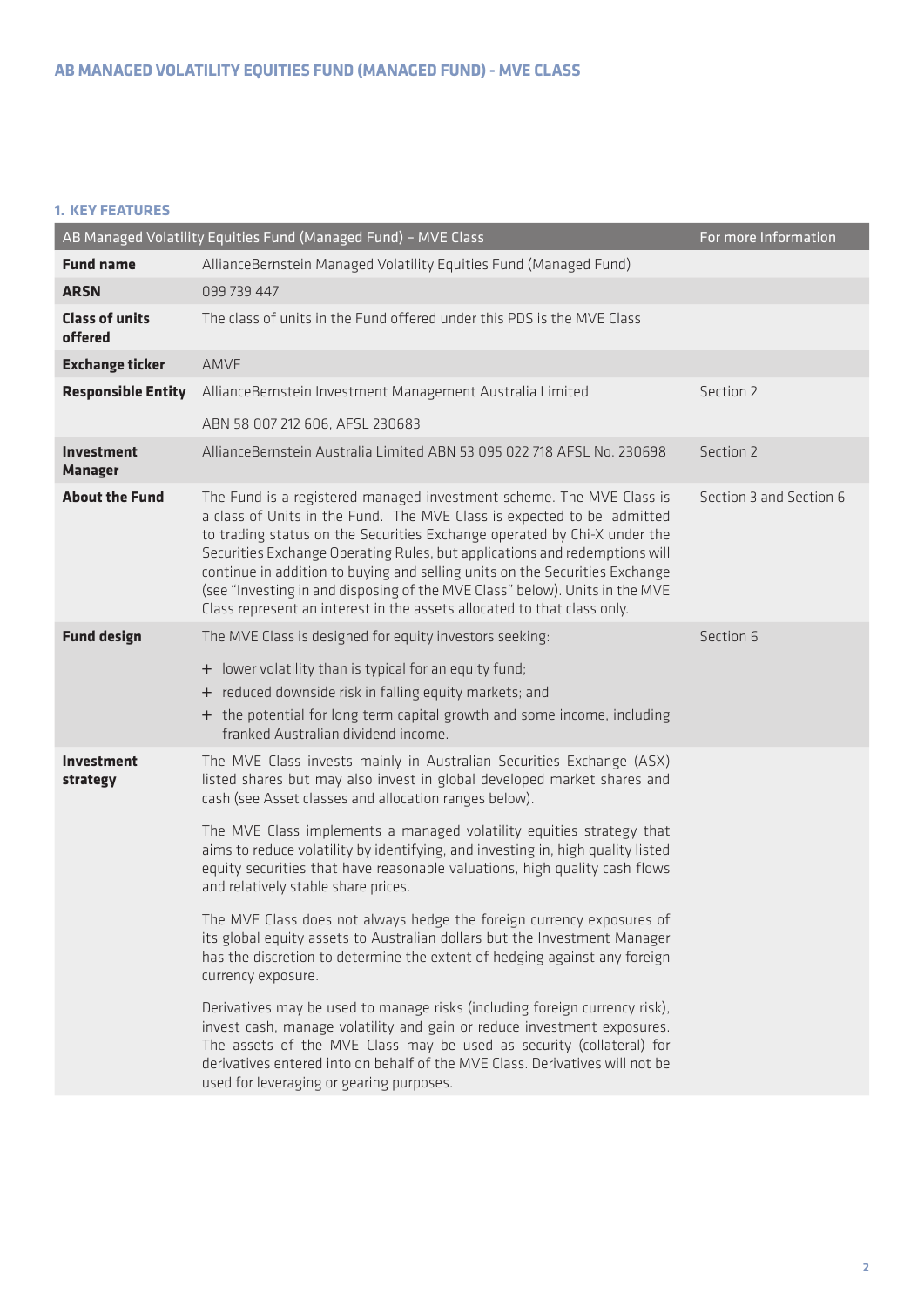| The Fund's assets are typically invested within the following asset<br>allocation ranges:                                                                                                                                                                                                                                                                                                                                                                                                                                                                                             | Section 6        |
|---------------------------------------------------------------------------------------------------------------------------------------------------------------------------------------------------------------------------------------------------------------------------------------------------------------------------------------------------------------------------------------------------------------------------------------------------------------------------------------------------------------------------------------------------------------------------------------|------------------|
| + Australian Shares 60%-100%<br>+ Global Shares 0%-20%<br>+ Cash 0%-20%                                                                                                                                                                                                                                                                                                                                                                                                                                                                                                               |                  |
| Net Asset Value per The net asset value of the MVE Class is calculated by deducting the<br>liabilities (including any accrued fees) of the MVE Class from the aggregate<br>market value of its assets for any day to which the calculation relates.                                                                                                                                                                                                                                                                                                                                   | Section 3        |
| The Net Asset Value per Unit is calculated by dividing the net asset value of<br>the MVE Class by the number of units on issue.                                                                                                                                                                                                                                                                                                                                                                                                                                                       |                  |
| An indicative net asset value per unit (" <b>INAV</b> ") will be published by us<br>throughout the Trading Day. The iNAV will be updated in respect of<br>portfolio securities that have live market prices during the Trading Day.                                                                                                                                                                                                                                                                                                                                                   |                  |
| You can invest in MVE Class units either by applying for units directly with<br>the Responsible Entity using an Application Form or by buying units on the<br>Securities Exchange.                                                                                                                                                                                                                                                                                                                                                                                                    | Section 3 and 10 |
| You can dispose of your MVE Class units either by redeeming your units<br>directly by making a Withdrawal Request to the Responsible Entity or by<br>selling units on the Securities Exchange. To redeem directly, you will need<br>to hold your units on the issuer sponsored sub-register and have completed<br>any AML, FATCA and CRS requirements. Your stockbroker can assist you<br>with this process if your units are held with a HIN.                                                                                                                                        |                  |
| The method by which you invest in the Fund does not affect the method by<br>which you can dispose of your MVE Class units.                                                                                                                                                                                                                                                                                                                                                                                                                                                            |                  |
| There are important differences between investing in and disposing of your<br>MVE Class units by buying or selling your units on the Securities Exchange<br>or by applying for and redeeming units directly with the Responsible Entity.                                                                                                                                                                                                                                                                                                                                              |                  |
| An investor that applies for units directly with the Responsible Entity may<br>pay a different price for units in the MVE Class to an investor who buys units<br>on the Securities Exchange at the exact same time. Similarly, an investor<br>who redeems units directly with the Responsible Entity is likely to receive<br>a different price for MVE Class units to an investor who sells units on the<br>Securities Exchange at the exact same time. These differences in prices<br>received by investors may result in a different return from an investment<br>in the MVE Class. |                  |
|                                                                                                                                                                                                                                                                                                                                                                                                                                                                                                                                                                                       |                  |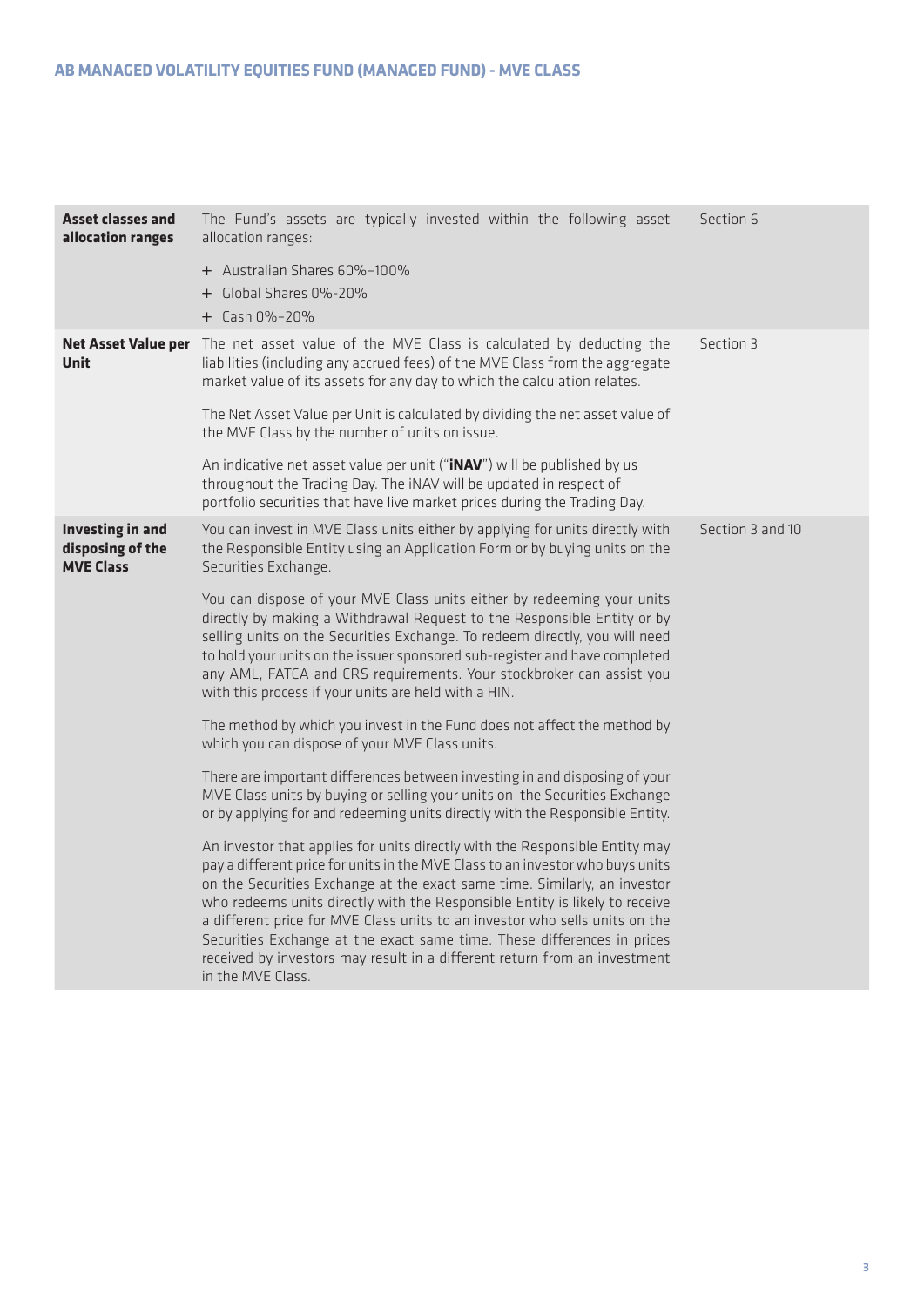| <b>Fund liquidity and</b><br>market making | If you apply directly for MVE Class Units, it is expected that the MVE Class<br>will be available for investment on each Business Day. You can redeem from<br>the MVE class directly where the MVE Class is "liquid" (as defined in the<br>Corporations Act).                                                                                                                                                                                                | Sections 3 and 10.1 |
|--------------------------------------------|--------------------------------------------------------------------------------------------------------------------------------------------------------------------------------------------------------------------------------------------------------------------------------------------------------------------------------------------------------------------------------------------------------------------------------------------------------------|---------------------|
|                                            | If you wish to buy or sell MVE Class Units on the Securities Exchange, the<br>Responsible Entity, on behalf of the MVE Class, is expected to provide<br>liquidity by acting as a market maker for the MVE Class by buying and<br>selling MVE Class units on the Securities Exchange. At the end of each<br>Trading Day, the Responsible Entity will create or cancel units equal to its<br>net position in units bought and sold on the Securities Exchange. |                     |
|                                            | The Responsible Entity has appointed a market participant to transact and<br>facilitate settlement on its behalf.                                                                                                                                                                                                                                                                                                                                            |                     |
| <b>Distributions</b>                       | Distributions will generally be made half yearly but may be made more or<br>less frequently at the discretion of the Responsible Entity.                                                                                                                                                                                                                                                                                                                     | Section 3           |
| <b>Fees and other</b><br>costs             | Management costs are 0.55% of the net asset value of the MVE Class.<br>Other costs may apply - please refer to Section 7 for a detailed explanation<br>of fees and costs.                                                                                                                                                                                                                                                                                    | Section 7           |
| <b>Risks</b>                               | The significant risks of investing in the MVE Class are typical for a fund that<br>invests in Australian and global equity securities. Additionally, there are<br>risks to the MVE Class in connection with the Responsible Entity providing<br>liquidity by acting as a market maker on behalf of the MVE Class and specific<br>risks to investors buying or selling their units on the Securities Exchange.                                                | Section 5           |
|                                            | The significant risks associated with the MVE Class are described in Section<br>5 of this PDS.                                                                                                                                                                                                                                                                                                                                                               |                     |
| <b>Cooling-off and</b><br>complaints       | Cooling-off rights do not apply to units in the MVE Class (regardless of<br>whether they were bought on the Securities Exchange or applied for<br>directly with the Responsible Entity). A complaints handling process has<br>been established.                                                                                                                                                                                                              | Section 11          |
| and updates                                | <b>General information</b> Information, including any updates issued by the Responsible Entity and<br>other statutory reports, can be found at:<br>www.alliancebernstein.com.au                                                                                                                                                                                                                                                                              | Section 11          |
| <b>Transaction</b><br>confirmations        | Investors buying or selling units on the Securities Exchange will receive<br>transaction confirmations from their stockbroker.<br>Investors who apply for units or redeem their investment directly with the<br>Responsible Entity will receive transaction confirmations from the Unit<br>Registry, which will include your investor number and SRN.                                                                                                        | Section 3           |
| <b>Annual tax</b><br>reporting             | Annual tax statements will be made available in respect of the Fund.                                                                                                                                                                                                                                                                                                                                                                                         | Section 9           |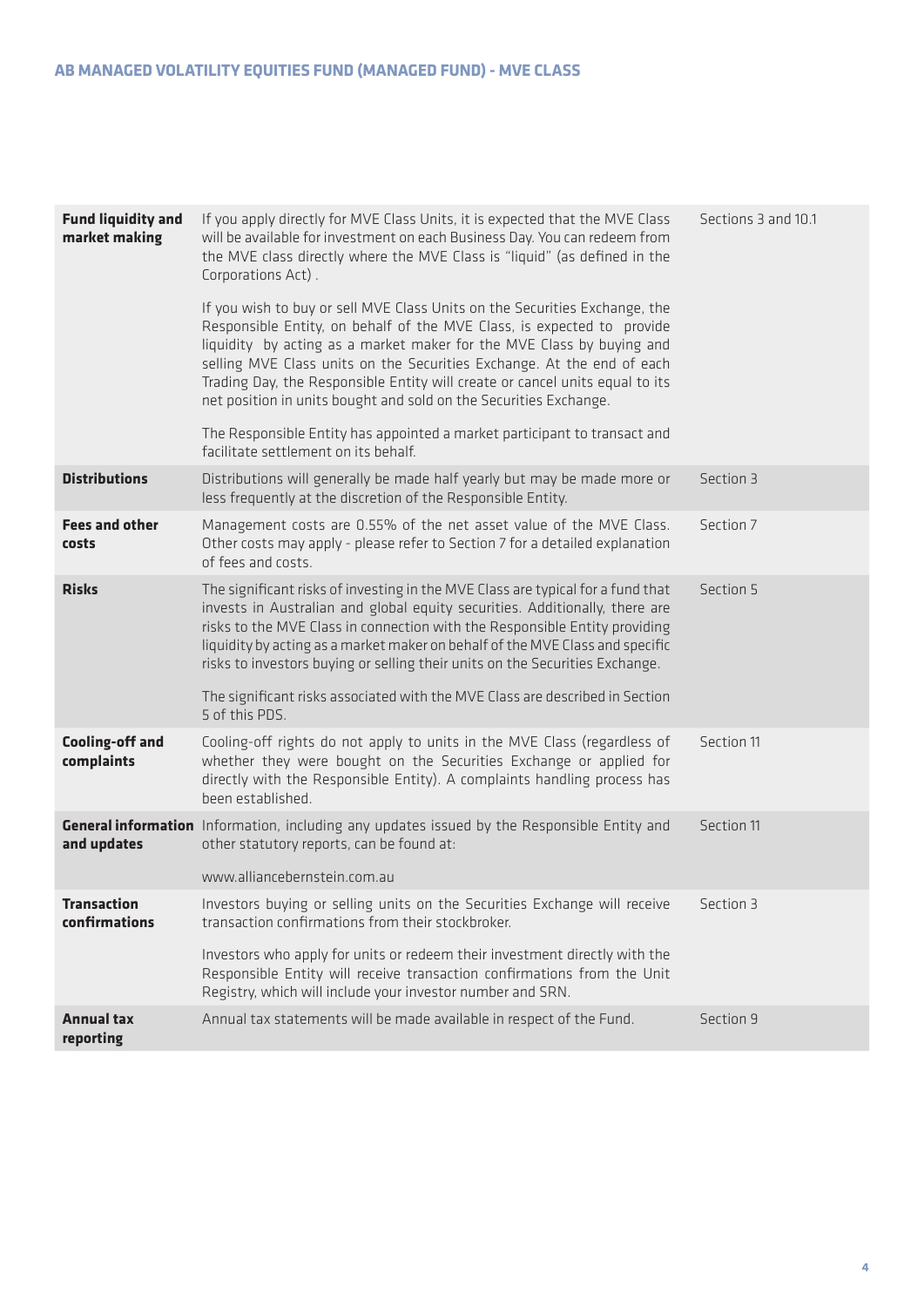## **2. ABOUT ALLIANCEBERNSTEIN INVESTMENT MANAGEMENT AUSTRALIA LIMITED**

AllianceBernstein Investment Management Australia Limited (**Responsible Entity**, **we**, **us**, **our** or **ABIMAL**) is the responsible entity of the AllianceBernstein Managed Volatility Equities Fund (Managed Fund) (**Fund**) and is responsible for ensuring that the MVE Class is managed in accordance with its governing documents and for its day-to-day administration.

We have appointed a related company AllianceBernstein Australia Limited (ABAL) ABN 53 095 022 718 AFSL No. 230698 as the investment manager of the MVE Class. ABAL has in turn engaged AllianceBernstein L.P. to manage a portion of the MVE Class' assets. We are a subsidiary of AllianceBernstein L.P. and part of the AllianceBernstein group (AB).

AllianceBernstein L.P. is a leading global investment management firm that offers high-quality research and diversified investment services to institutional investors, individuals and private wealth clients in major world markets.

As of 31 January 2021, AB managed US\$683 billion in assets for clients, including mutual funds, pension plans, superannuation schemes, charities, insurance companies, central banks, and governments.

## **3. HOW THE AB MANAGED VOLATILITY EQUITIES FUND (MANAGED FUND) - MVE CLASS WORKS**

The Fund is a registered managed investment scheme with multiple unit classes, each unit class with different rights and obligations. We treat all investors in the same class of units equally and investors in different classes of units fairly. The units offered under this PDS are units in the MVE Class. The MVE Class is governed by the Fund's constitution. The constitution sets out the rules and procedures under which the Fund, including the MVE Class, must operate.

In accordance with the Constitution, we must allocate the assets of the Fund to one or more classes, so that the units in a class represent an interest in the assets allocated to that class only. Amounts invested for the issue of MVE Class units under this PDS will be allocated to the MVE Class and will be held separately from the amounts invested by investors in other classes of units. The Investment Manager uses the amounts allocated to the MVE Class to buy assets on behalf of all investors in that class in accordance with the investment strategy. Please see section 5 "Risks of managed investment schemes" for more information on the Fund having multiple classes.

Units in the MVE Class represent your beneficial interest in the assets of the MVE Class as a whole. You do not have an entitlement to any particular asset of the MVE Class or the Fund.

The Fund is structured to allow MVE Class units to be invested in and disposed of either by trading on a Securities Exchange or by direct applications and redemptions. This simply requires the units to be on a different unit register (broker-sponsored or issuer-sponsored). The units remain in the same class and are fungible regardless of the register on which they are recorded.

## UNIT PRICES

It is expected that the MVE Class will be admitted to quotation on the Securities Exchange and units are able to be traded on the Securities Exchange in a similar fashion to listed securities, subject to liquidity. Investors may invest in the MVE Class by applying for units directly with the Responsible Entity or may buy units on the Securities Exchange.

For investors applying for MVE Class units directly with us, a unit price is usually calculated every Business Day. The unit price for the MVE Class for a Business Day is calculated as that day's market value of assets less accrued expenses and other liabilities divided by the number of units on issue ("Net Asset Value per Unit"). Application and redemption prices are determined by adding to or subtracting from the Net Asset Value per Unit our estimate of transaction costs, commonly called the buy/sell spread. Please refer to section 7 "Additional explanation of fees and costs" for further information on the buy/sell spread.

The unit price at which investors buy MVE Class units on the Securities Exchange is the price at which units are offered for sale on the Securities Exchange. The Responsible Entity has engaged an independent agent to calculate an indicative net asset value per unit of the MVE Class which is known as the "iNAV". The iNAV will generally be calculated each day on which MVE Class units trade on the Securities Exchange and will be published on the MVE Class' website at www. alliancebernstein.com.au throughout the Trading Day. The iNAV will be updated in respect of portfolio securities that have live market prices during the Trading Day. No assurance can be given that the iNAV will be published continuously or that it will be up to date or free from error. To the extent permitted by law, neither we nor our appointed agent shall be liable to any person who relies on the iNAV. The price at which MVE Class units trade on the Securities Exchange may not reflect either the Net Asset Value per Unit or the iNAV. See "Securities Exchange liquidity risk" in Section 5 for more details.

We will exercise any discretion we have under the Constitution for the Fund in relation to unit pricing in accordance with our AB Pricing Policy. For a free copy of this policy, please contact us at aust\_clientservice@alliancebernstein.com.

#### INVESTING

Investors can acquire MVE Class units either by applying for units directly with the Responsible Entity using an Application Form or, once the units are quoted on the Securities Exchange, by buying units on the Securities Exchange.

The method by which you enter the MVE Class does not affect the method by which you can dispose of your MVE Class units.

#### REDEEMING

If you hold your MVE Class units on the issuer sponsored sub-register, you can redeem all or part of your investment by sending us a completed Withdrawal Request. You can send Withdrawal Requests by mail, courier or fax. If you hold your units on the broker sponsored sub-register (so that you have a holder identification number, or HIN) you can offer to sell your units on the Securities Exchange.

## KEY DIFFERENCES BETWEEN THE TWO METHODS OF INVESTING IN AND DISPOSING OF MVE CLASS UNITS

The following table sets out the key differences between investing in and disposing of the MVE Class units via buying and selling units on the Securities Exchange or by applying for and redeeming units directly from the us. This is a summary only. This PDS should be read in full before making any decision to invest in the MVE Class. For more information on buying and selling units on the Securities Exchange, see Section 10.1. For more information on applying to and redeeming directly from the MVE Class, see Section 10.2.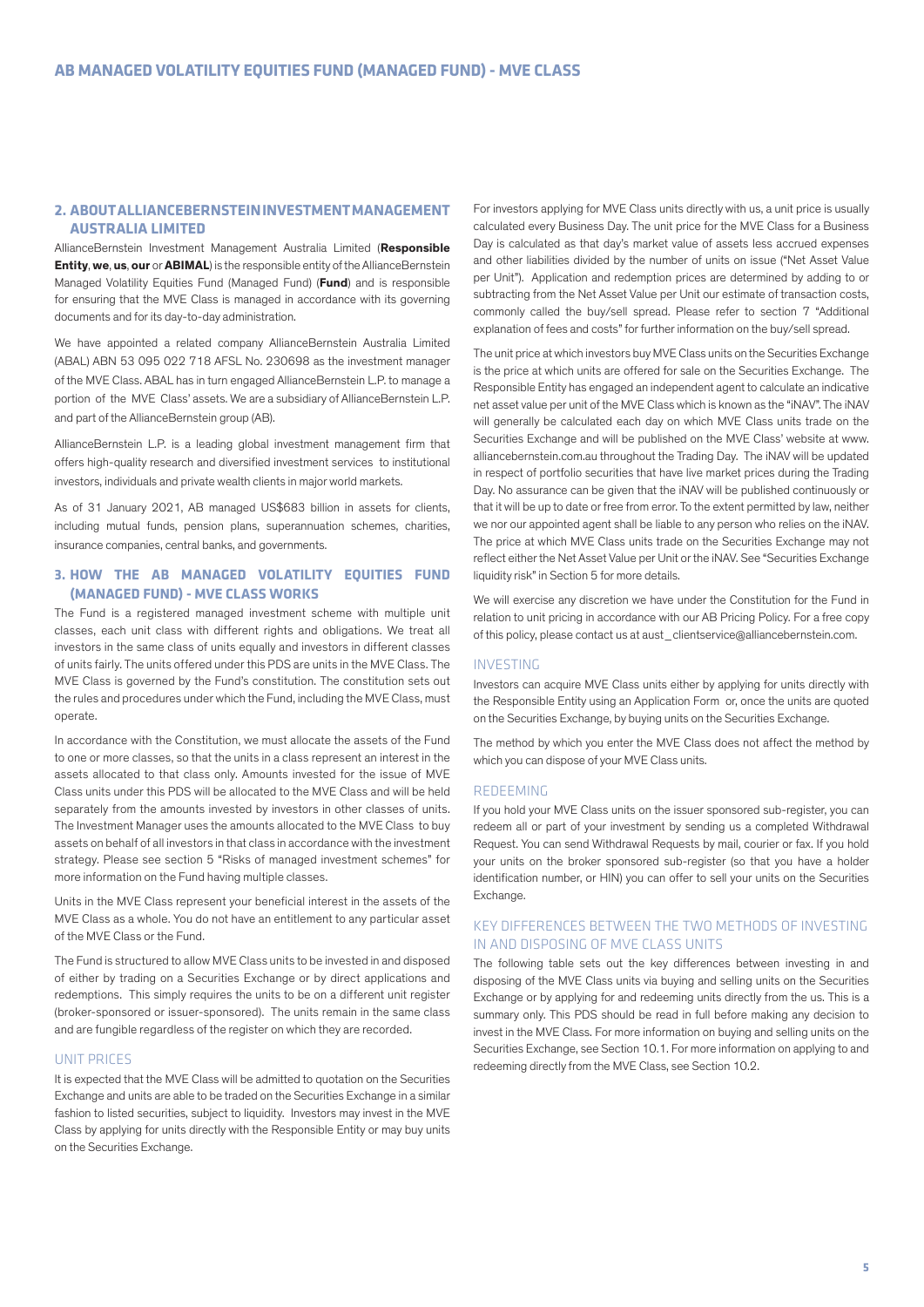|                                                                                 | Buying units on the Securities Exchange                                                                                                                                         | Applying for units directly with the Responsible Entity                                                                                                                                                                                                                                                                                                                                                                                                                                                              |
|---------------------------------------------------------------------------------|---------------------------------------------------------------------------------------------------------------------------------------------------------------------------------|----------------------------------------------------------------------------------------------------------------------------------------------------------------------------------------------------------------------------------------------------------------------------------------------------------------------------------------------------------------------------------------------------------------------------------------------------------------------------------------------------------------------|
| How do you make an<br>investment in the MVE<br>Class?                           | You can invest in the MVE Class at any time by purchasing<br>units via your stockbroker.                                                                                        | You can make your initial investment in the MVE Class at any<br>time by:                                                                                                                                                                                                                                                                                                                                                                                                                                             |
|                                                                                 | You do not need to complete an Application Form. Your<br>purchase of MVE Class units will be settled via the CHESS<br>settlement service, generally two Business Days following | + sending us a completed Application Form together with<br>the required supporting identification documentation to<br>our Unit Registry by mail, courier or fax; and                                                                                                                                                                                                                                                                                                                                                 |
|                                                                                 | vour purchase.                                                                                                                                                                  | + making your payment.                                                                                                                                                                                                                                                                                                                                                                                                                                                                                               |
|                                                                                 |                                                                                                                                                                                 | If we receive your correctly completed initial Application Form,<br>your cleared cash payment and we accept the request by<br>2.00pm (Sydney time) on a Business Day, you will receive the<br>entry unit price applicable to that Business Day.                                                                                                                                                                                                                                                                      |
|                                                                                 |                                                                                                                                                                                 | MVE Class unitholders can make additional investments in the<br>MVE Class at any time by sending us a completed Application<br>Form or your written additional application request to our<br>Unit Registry by mail, courier, fax and making your payment.<br>Properly completed additional application requests received<br>by 2.00pm (Sydney time) on a Business Day will receive the<br>entry unit price applicable to that Business Day. Please refer<br>to section 10.2 for more information about applications. |
| What is your entry price<br>when you make an<br>investment in the MVE<br>Class? | Your entry price will be the price at which you have purchased<br>MVE Class units on the Securities Exchange.<br>You will receive a transaction confirmation from your          | Your entry price will be the entry unit price applicable to<br>the Business Day on which we receive your completed<br>documentation and cleared monies and accept your<br>application by the applicable cut-off times.                                                                                                                                                                                                                                                                                               |
|                                                                                 | stockbroker informing you of this price                                                                                                                                         | The entry price reflects the Net Asset Value per Unit plus an                                                                                                                                                                                                                                                                                                                                                                                                                                                        |
|                                                                                 | You may incur customary brokerage fees and commissions<br>when you buy units. Investors should consult their stockbroker<br>for further information on their fees and charges.  | allowance for transaction costs incurred by the MVE Class.<br>The net asset value per Unit is the value of the MVE Class's<br>units we have determined based on the value of the MVE<br>Class' assets for that Business Day.                                                                                                                                                                                                                                                                                         |
| Is there a minimum<br>number of units?                                          | No. There is no minimum number of units applicable to<br>investors who buy their units on the Securities Exchange.                                                              | Yes. Unless waived by us, your initial investment must be for<br>a minimum of \$50,000 in units in order to apply directly with<br>US.                                                                                                                                                                                                                                                                                                                                                                               |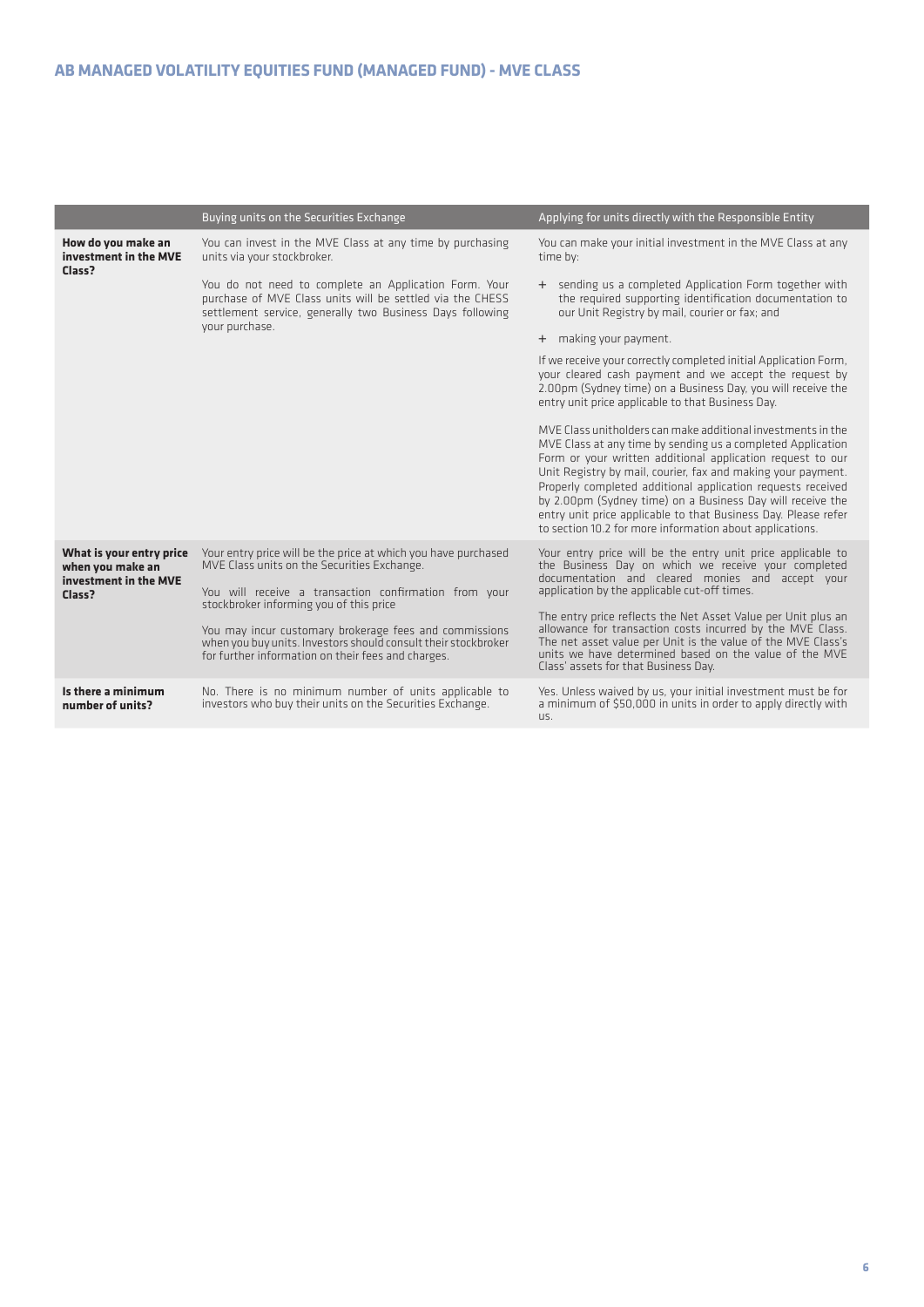|                                                                                                                                            | Selling on the Securities Exchange                                                                                                                                                                                                                                                                                                                                                                                                                                                                                 | Redeeming units directly with the Responsible Entity                                                                                                                                                                                                                                                                                                                                                                                                                                                                                                                                                                                                                                                                                                                                                                                    |
|--------------------------------------------------------------------------------------------------------------------------------------------|--------------------------------------------------------------------------------------------------------------------------------------------------------------------------------------------------------------------------------------------------------------------------------------------------------------------------------------------------------------------------------------------------------------------------------------------------------------------------------------------------------------------|-----------------------------------------------------------------------------------------------------------------------------------------------------------------------------------------------------------------------------------------------------------------------------------------------------------------------------------------------------------------------------------------------------------------------------------------------------------------------------------------------------------------------------------------------------------------------------------------------------------------------------------------------------------------------------------------------------------------------------------------------------------------------------------------------------------------------------------------|
| How can you dispose of<br>vour investment?                                                                                                 | You can dispose your investment in the MVE Class at any time<br>by offering to sell units on the Securities Exchange via your<br>stockbroker.<br>Your sale of units will be settled via the CHESS settlement<br>service, generally two Business Days following your sale.                                                                                                                                                                                                                                          | You can make a request to redeem your investment in the<br>MVE Class by sending a correctly completed Withdrawal<br>Request to our Unit Registry by mail, courier or fax. You can<br>request a specified dollar amount to be withdrawn, a specified<br>number of units to be withdrawn, or a full redemption of your<br>investment.<br>To redeem, you must hold your units on the MVE Class' issuer<br>sponsored sub-register and provide your security reference<br>number (SRN). Your correctly completed Withdrawal Request<br>must be received by 2.00pm (Sydney time) on that Business<br>Day.<br>Your redemption proceeds will usually be paid three Business<br>Days after we receive your correctly completed Withdrawal<br>Request. However, the constitution allows up to 21 days for<br>your redemption proceeds to be paid. |
| If you bought your<br>units on the Securities<br>Exchange, can you<br>redeem directly with the<br><b>Responsible Entity?</b>               |                                                                                                                                                                                                                                                                                                                                                                                                                                                                                                                    | Yes, but you will need first to change your holding from the<br>Broker Sponsored sub-register to the Issuer Sponsored sub-<br>register and complete any AML, FATCA and CRS procedures<br>required. Your broker should be able to assist you to change<br>sub-registries.                                                                                                                                                                                                                                                                                                                                                                                                                                                                                                                                                                |
| If you applied for your<br>Units directly with the<br><b>Responsible Entity, can</b><br>you sell your Units on<br>the Securities Exchange? | Yes, but you will need first to change your holding from the<br>issuer sponsored sub-register to the broker sponsored sub-<br>register. Your broker should be able to assist you to change<br>sub-registries.                                                                                                                                                                                                                                                                                                      |                                                                                                                                                                                                                                                                                                                                                                                                                                                                                                                                                                                                                                                                                                                                                                                                                                         |
| Are there restrictions on<br>your ability to dispose of<br>your units?                                                                     | You will not be able to sell if trading in the units on the<br>Securities Exchange is suspended or there are insufficient<br>buyers of MVE Class units. The Responsible Entity, on behalf<br>of the MVE Class, has undertaken to provide liquidity to<br>investors on the Securities Exchange by acting as the "market"<br>maker" by buying and selling of MVE Class units, however<br>there is no guarantee that you will be able to sell your MVE<br>Class units on the Securities Exchange on a particular day. | We may suspend or freeze redemptions where we believe it<br>would not be in the best interests of investors taken as a whole<br>to sell sufficient assets to satisfy a Withdrawal Request due<br>to circumstances out of our control (such as market closures<br>and trading restrictions) or the Fund has become illiquid per<br>the Corporations Act.                                                                                                                                                                                                                                                                                                                                                                                                                                                                                 |
| At what price can you<br>dispose of your MVE<br><b>Class units?</b>                                                                        | Your exit price will be the price at which you sold your units on<br>the Securities Exchange.<br>You will receive a transaction confirmation from your<br>stockbroker informing you of this price. You may incur<br>customary brokerage fees and commissions when you sell<br>units. Investors should consult their stockbroker for further<br>information on their fees and charges.                                                                                                                              | The redemption price reflects the Net Asset Value per Unit<br>less an allowance for transaction costs. The Net Asset Value<br>per Unit is the value of the MVE Class' units based on the<br>market value of its assets for the relevant Business Day.                                                                                                                                                                                                                                                                                                                                                                                                                                                                                                                                                                                   |
| Is there a minimum<br>number of MVE Class<br>units you need that can                                                                       | No. There is no minimum number of units applicable to either the sale of units on the Securities Exchange or redemption of units<br>directly to us.                                                                                                                                                                                                                                                                                                                                                                |                                                                                                                                                                                                                                                                                                                                                                                                                                                                                                                                                                                                                                                                                                                                                                                                                                         |

**be disposed of?**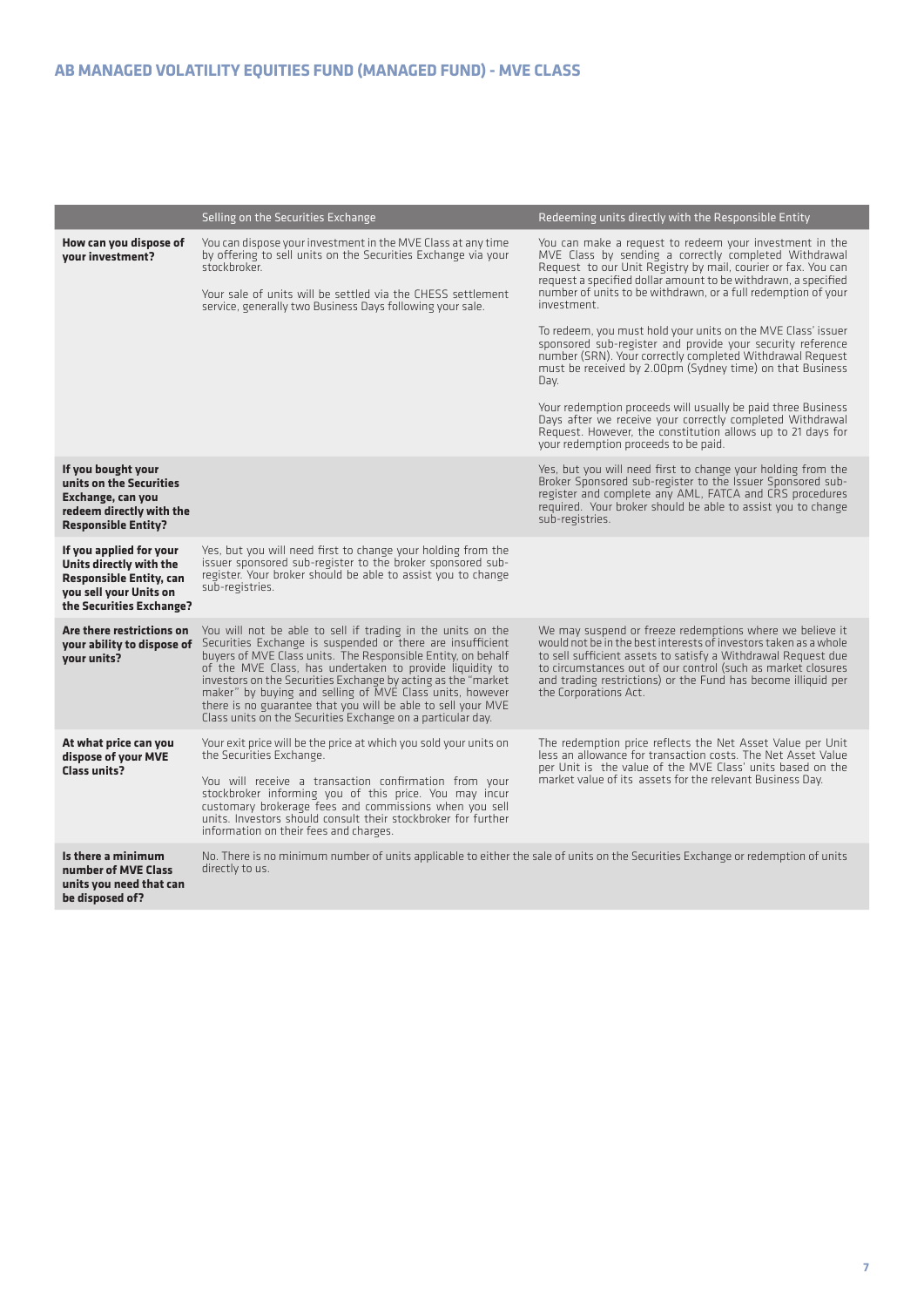#### COMPULSORY REDEMPTIONS

We have the power to redeem compulsorily your units in certain circumstances, (see "Compulsory redemption" in Section 5 for details).

#### RESTRICTIONS ON REDEMPTIONS

In certain circumstances you may not be able to redeem your investment within the usual time period upon request or at all.

We may suspend or freeze redemptions where we believe it would not be in the best interests of investors taken as a whole to sell sufficient assets to satisfy a Withdrawal Request due to circumstances out of our control (such as market closures and trading restrictions) or the Fund has become illiquid per the Corporations Act. Where the Fund ceases to be liquid, units may only be withdrawn pursuant to a withdrawal offer made to all investors in the Fund in accordance with the Constitution and the Corporations Act. We are not obliged to make such offers.

Where you seek to dispose of your units by selling on the Securities Exchange, you will not be able to sell if trading in the MVE Class units is suspended or there are insufficient buyers of MVE class units and the Responsible Entity acting as market maker on behalf of the MVE Class is not able or is not obliged to buy your units.

#### CHANGING SUB-REGISTERS

Your stockbroker should be able to initiate the conversion or transfer of units in the following scenarios:

- You hold units directly with us as the issuer of MVE Class Units (SRN holding on the issuer sponsored sub-register) and wish to convert or transfer your units to an account with a stockbroker (HIN holding on the CHESS subregister). You will need to provide your stockbroker with your SRN.
- + You hold units in an account with your stockbroker (HIN holding on the CHESS sub-register) and wish to transfer your units to another HIN or to transfer or convert your units to an account directly with the us (SRN holding on the issuer sponsored sub- register).
- + The Unit Registry handles transfers of units for investors who hold units directly with us as the issuer of the MVE Class units (SRN holding on the issuer sponsored sub-register) and wish to transfer to another existing account or a new account directly with us.

Moving units between sub-registers may be subject to delays and if you move units acquired on the Securities Exchange to the issuer sponsored sub-register, redemption payments or further direct applications could be delayed until AML, FATCA and CRS procedures are completed.

## **DISTRIBUTIONS**

The MVE Class normally distributes half yearly at 31 December and 30 June. However, we have the discretion to change the distribution frequency and to make additional distributions during any interim period out of income or capital.

You can choose to have distributions reinvested into additional units or paid in cash directly into your account with an Australian bank or financial institution. If you do not choose cash, we will automatically reinvest your distributions. Units will be rounded to the nearest whole unit where distributions are reinvested. Distributions are usually paid within 14 business days of the end of the distribution period.

Distribution amounts are not guaranteed and will vary between distribution periods and from year to year. The distribution amount you receive will depend on the units you hold at the end of a distribution period. Our distributions are usually calculated based on the MVE Class' net taxable income which may include taxable net capital gains divided by the units on issue. Where we consider it appropriate, we may:

- + distribute amounts exceeding net taxable income;
- + pay a percentage of the MVE Class' total return for a period;
- + withhold components of net taxable income; and
- + declare extra distributions in circumstances when we believe it to be in the best interests of investors taken as a whole to do so, for example during periods of receipt of high volumes of Withdrawal Requests or after receipt of a large withdrawal request but before commencing to satisfy the large withdrawal request.

The price of MVE Class Units may fall at the end of each half year as the distribution amounts reduce the assets of the MVE Class.

#### INDIRECT INVESTORS

We authorise the use of this PDS for investors or prospective investors who wish to invest in the MVE Class through an investor directed portfolio service (IDPS) or IDPS-like scheme, commonly referred to as a master trust, wrap account, platform, nominee or custody service.

Investors gaining exposure to the MVE Class through an IDPS are Indirect Investors and do not become unitholders in the MVE Class. Instead, it is generally the operator of the IDPS which invests for you and has the rights of a unitholder. The IDPS operator may exercise their rights in accordance with their arrangements with you.

Indirect investors complete the application forms for the IDPS and receive reports including transaction statements from their IDPS operator, not us. Additional investments and redemptions are also to be made through the IDPS operator. Inquiries should be directed to the operator of the IDPS. Indirect Investors need to follow the instructions of the IDPS platform operator. The IDPS operator may also apply different conditions to those outlined in this PDS including different cut-off times for applications and redemptions.

## NOMINEE INVESTORS

If your investment in the MVE Class is not held in your name (for example, because you invested on the advice of a financial adviser and your investment is registered in the name of a nominee, such as a custodian), then we may only be able to take instructions in relation to your investment in the MVE Class (for example, a redemption request) by communicating with the registered holder.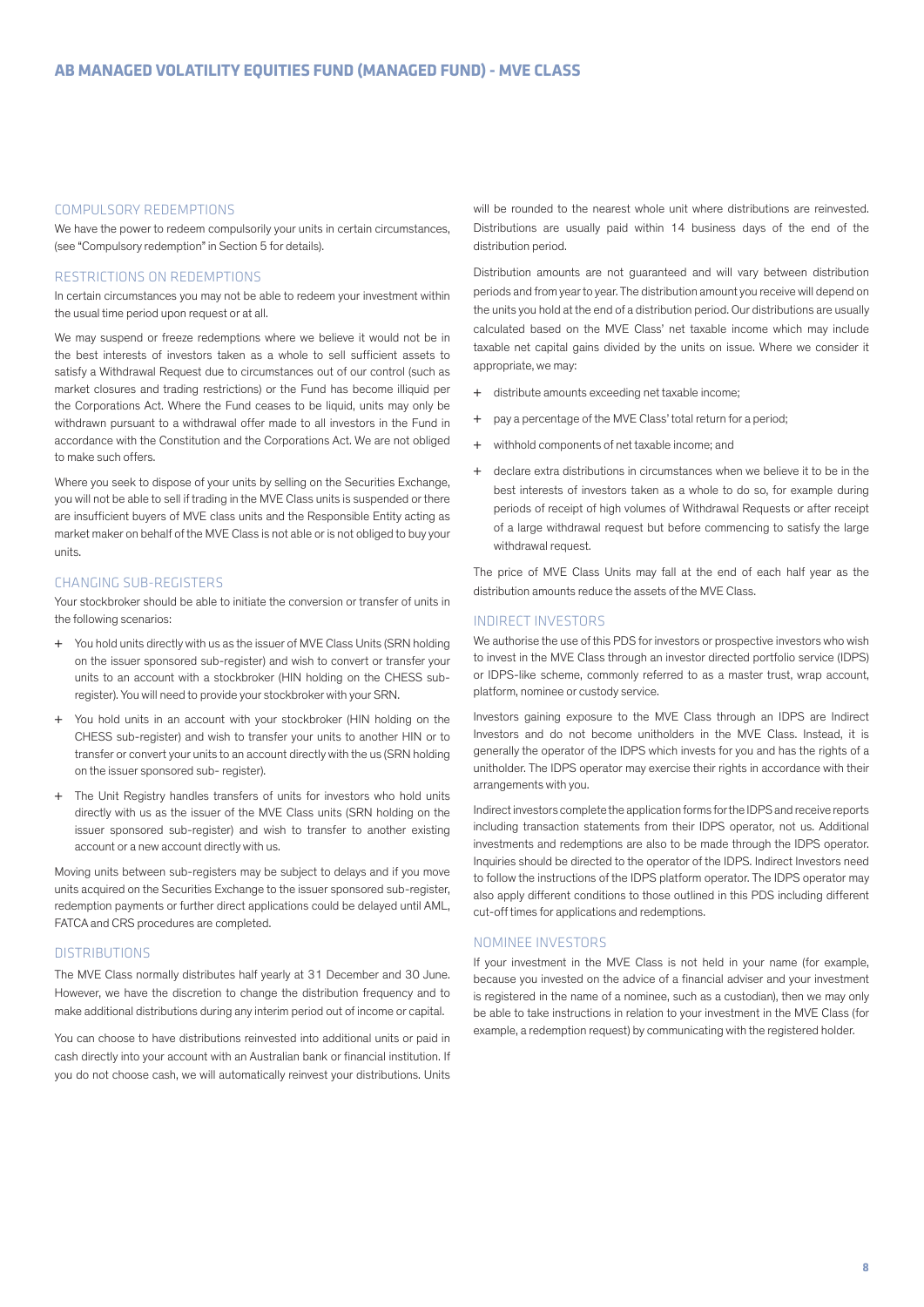## **4. BENEFITS OF INVESTING IN THE AB MANAGED VOLATILITY EQUITIES FUND - MVE CLASS**

#### SIGNIFICANT FEATURES

The MVE Class primarily invests in Australian Securities Exchange (ASX) listed shares, supplemented with investments in selected global developed market shares and cash seeking to reduce volatility.

The MVE Class is expected to be quoted for trading on the Securities Exchange operated by Chi-X and may in the future be quoted for trading on other Securities Exchanges in addition to or in substitution for Chi-X.

## SIGNIFICANT BENEFITS

**Volatility management** - An equity investment that seeks to reduce volatility and limit downside risk in falling equity markets while capturing most of the upside in rising markets.

**Capital growth and income** - Potential for long-term capital growth with some income, including franked Australian dividend income.

**Tax efficient:** Strategies that aim to enhance after tax returns.

**Professional management** - Access to experienced AB investment professionals and their investment processes including their proprietary research, asset selection and risk management capabilities.

**Ongoing information** - Regular investment statements and annual tax statements to keep you fully informed about your investment.

**Flexibility in accessing the MVE Class** – You may access or exit the MVE Class either on or off the Securities Exchange.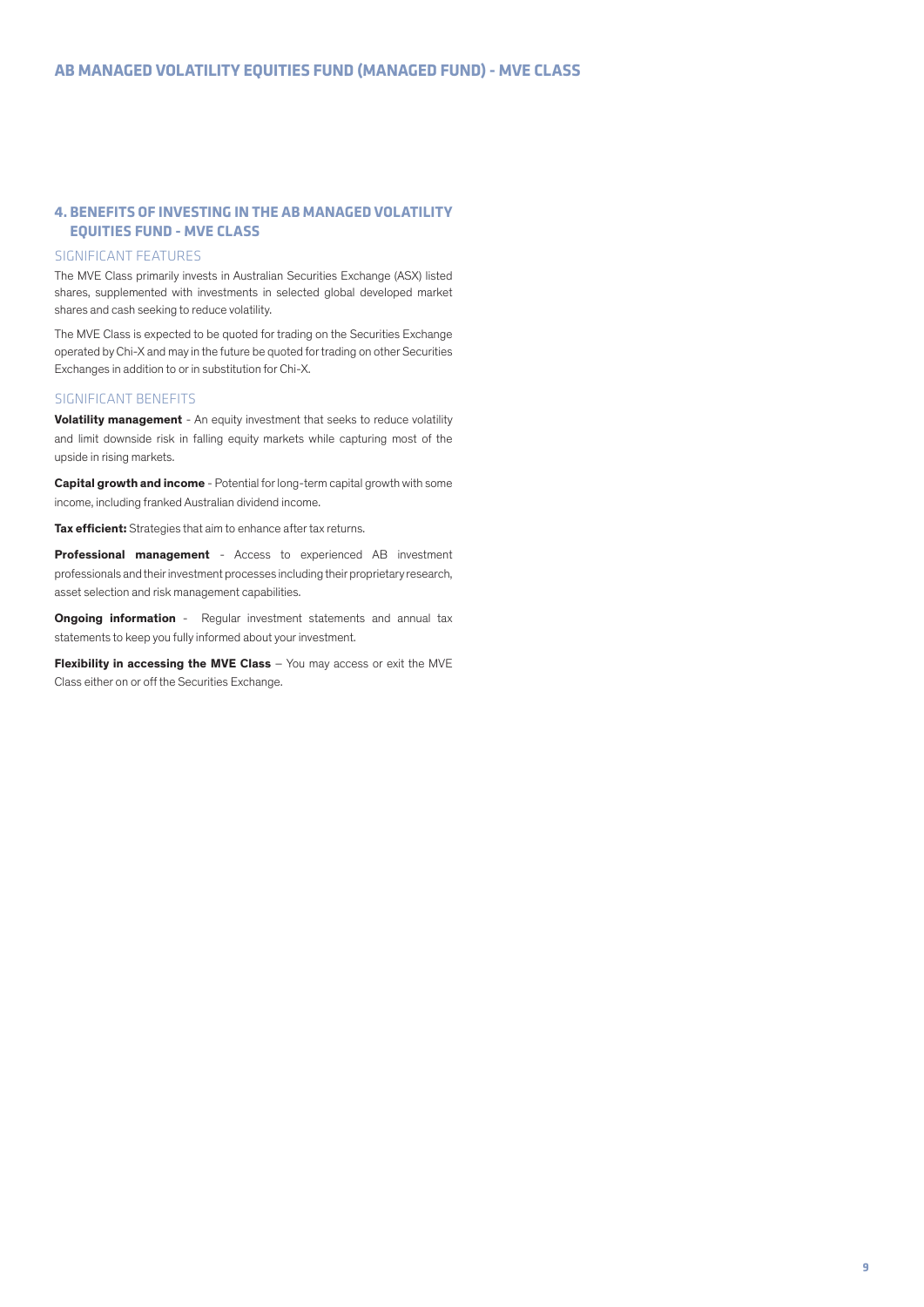#### **5. RISKS OF MANAGED INVESTMENT SCHEMES**

All investments carry risk and different investment strategies may carry different levels of risk depending on the assets held. Generally assets with the highest long term returns may also carry the highest levels of risk.

The value of your investment in the MVE Class and its investment returns will vary up or down as the value of the MVE Class' investments vary and future returns may differ from past returns. The returns of the MVE Class are not guaranteed and you could receive back less than you initially invested. Laws affecting managed investment schemes may change in the future. Your appropriate level of risk will vary depending on a number of factors including your age, investment time frames, where other parts of your wealth are invested and your overall tolerance to risk.

We aim to minimise some of the MVE Class' risks by investing in accordance with the MVE Class' investment strategy, monitoring the MVE Class and acting in your best interests. However, risk cannot be eliminated so it's important that you consider your appropriate level of risk before making a decision.

The significant risks of investing in the MVE Class are typical for a fund that invests in Australian and global equity securities. Additionally, there are risks to the MVE Class in connection with the Responsible Entity providing liquidity by acting as a market maker on behalf of the MVE Class and specific risks to investors buying or selling units on the Securities Exchange.

Risks of the MVE Class include:

| <b>Risk</b>                          | Explanation                                                                                                                                                                                                                                                                                                                                                                                                                                                                                                                                                                                                                                                                                                                                                                                                                                                                                                                                                                                                                                                                                                                                                                                                                                                    |
|--------------------------------------|----------------------------------------------------------------------------------------------------------------------------------------------------------------------------------------------------------------------------------------------------------------------------------------------------------------------------------------------------------------------------------------------------------------------------------------------------------------------------------------------------------------------------------------------------------------------------------------------------------------------------------------------------------------------------------------------------------------------------------------------------------------------------------------------------------------------------------------------------------------------------------------------------------------------------------------------------------------------------------------------------------------------------------------------------------------------------------------------------------------------------------------------------------------------------------------------------------------------------------------------------------------|
| <b>Market risk</b>                   | Market risk is the potential for loss due to a decline in the investment markets and the decline in market<br>prices for an asset. Factors that can affect investment markets include economic cycles, investor<br>demand levels, business confidence, interest rates, low liquidity and government policies.                                                                                                                                                                                                                                                                                                                                                                                                                                                                                                                                                                                                                                                                                                                                                                                                                                                                                                                                                  |
| <b>Individual</b><br>investment risk | This is the risk associated with an individual investment held in the MVE Class. The value of your<br>investment in the MVE Class is dependent on the performance of the individual investments held by<br>the MVE Class. The values of individual assets can vary up or down for many reasons including changes<br>in a company's financial or operating circumstances.                                                                                                                                                                                                                                                                                                                                                                                                                                                                                                                                                                                                                                                                                                                                                                                                                                                                                       |
| <b>Foreign</b><br>investments risk   | Assets issued by foreign governments and foreign companies are generally denominated in foreign<br>currencies. The MVE Class uses foreign currency forward contracts in both its hedging and active<br>currency management activities. This involves certain risks not typically associated with investing in<br>Australian assets. These risks include changes in exchange rates and exchange control regulations;<br>political and social instability; expropriation; imposition of foreign taxes; less liquid markets; less<br>available information than is generally the case in Australia; higher transaction costs; less government<br>supervision of exchanges, brokers and issuers; difficulty in enforcing contractual obligations; lack of<br>uniform accounting and auditing standards; and greater price volatility. The MVE Class does not always<br>hedge the risk associated with exchange rate changes but the investment manager has the discretion<br>to determine the extent to which any foreign currency exposure is increased, reduced or removed. The<br>costs associated with hedging the MVE Class' currency risk will be borne by the MVE Class, and there is<br>no guarantee that the MVE Class' currency exposure will be hedged. |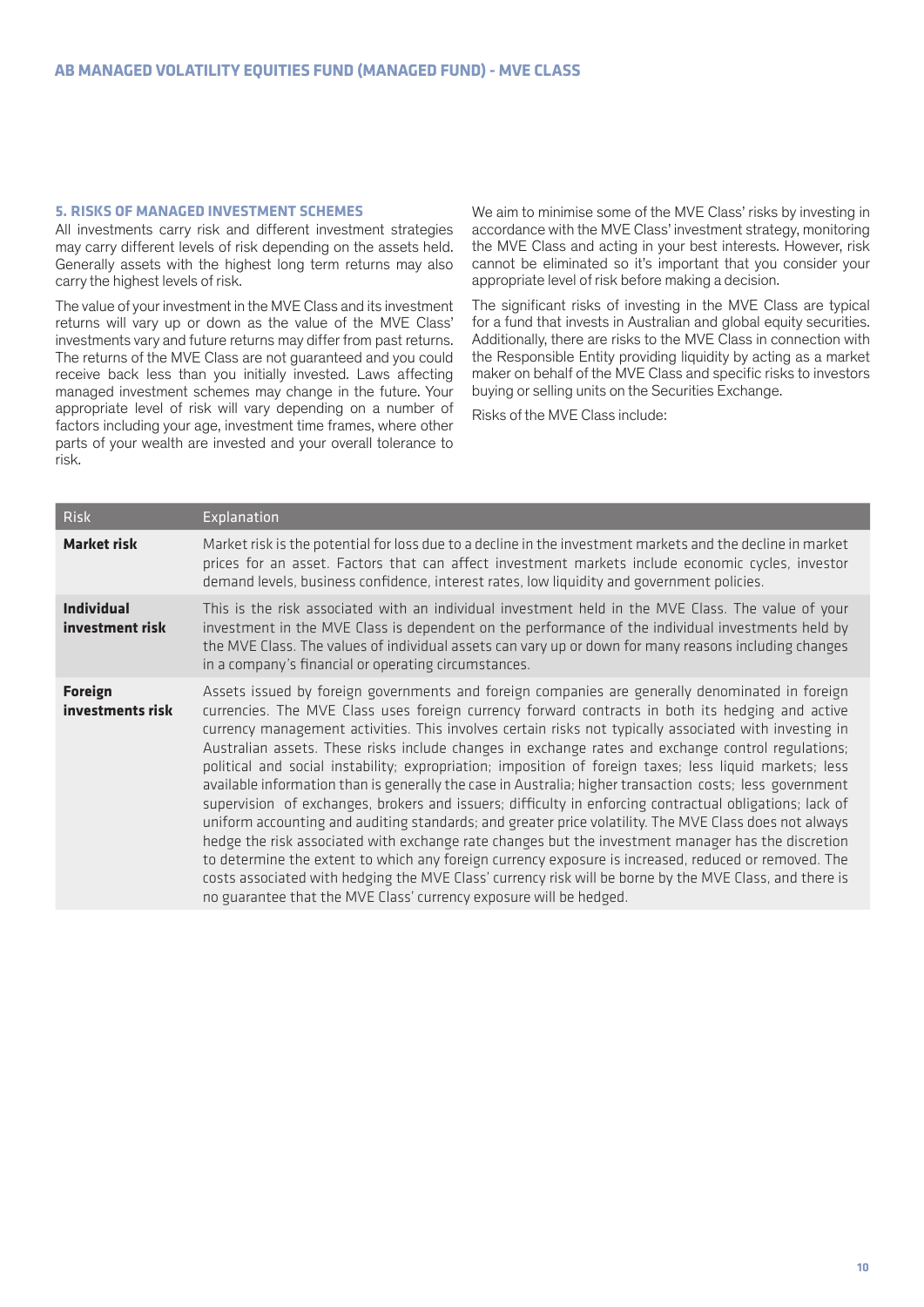|                                              | Market making risk This is the risk associated with ABIMAL buying and selling MVE Class units on the Securities Exchange.<br>Each time units are bought and sold on the Securities Exchange during a trading day they will be bought<br>and sold at different prices, the differences between the buy and sell prices may result in losses on the<br>account of the MVE Class. We will manage market making risk by:<br>+ Including a spread between buy and sell prices at which we will trade MVE Class Units with investors,<br>+ hedging the Securities Exchange transactions where necessary. The MVE Class does not always<br>hedge the risk associated with Securities Exchange transactions but the Investment Manager has<br>the discretion to determine the extent to which the exposure is reduced or removed. The costs<br>associated with hedging the MVE Class' market making risk will be borne by the MVE Class, and<br>+ monitoring the iNAV to help ensure that the iNAV is reliable. |
|----------------------------------------------|---------------------------------------------------------------------------------------------------------------------------------------------------------------------------------------------------------------------------------------------------------------------------------------------------------------------------------------------------------------------------------------------------------------------------------------------------------------------------------------------------------------------------------------------------------------------------------------------------------------------------------------------------------------------------------------------------------------------------------------------------------------------------------------------------------------------------------------------------------------------------------------------------------------------------------------------------------------------------------------------------------|
|                                              | The price at which the MVE Class' units may trade on the Securities Exchange may differ materially<br>from the MVE Class' unit price and the iNAV. Therefore, there are risks that these mitigants will not be<br>effective, especially during extreme market conditions.                                                                                                                                                                                                                                                                                                                                                                                                                                                                                                                                                                                                                                                                                                                               |
|                                              | Additionally, we do not have the direct experience needed to perform market making services and will<br>engage an independent agent to conduct market making activities and to implement the buy/sell<br>spread in accordance with the methodology approved by us. However, the risk remains that the market<br>making agent does not fulfil its obligations in a direct and timely manner which may give rise to losses.                                                                                                                                                                                                                                                                                                                                                                                                                                                                                                                                                                               |
| <b>Derivatives risk</b>                      | The MVE Class may use derivatives as an alternative to direct purchases of assets or to manage<br>exposures and risks. However, they can also create additional risks such as default risk or the possibility<br>that the derivative position is difficult or costly to reverse or that it does not perform as expected.<br>Derivatives transactions may give rise to a form of leverage, which creates the opportunity for greater<br>returns and also magnifies potential losses. The assets of the MVE Class may be used as security<br>(collateral) for derivatives entered into on behalf of the MVE Class.                                                                                                                                                                                                                                                                                                                                                                                        |
| <b>Liquidity risk</b>                        | Liquidity risk is the risk that assets cannot be sold at all or quickly enough to avoid or minimise a loss.<br>A lack of liquidity may also affect the amount of time it takes for us to satisfy Withdrawal Requests.<br>While you may submit Withdrawal Requests, if we were to receive one or more Withdrawal Requests,<br>we might be unable to liquidate sufficient MVE Class assets to meet such redemptions and we might<br>exercise our discretion to suspend redemptions. While MVE class units held on a broker sponsored<br>holding may be offered for sale on the Securities Exchange, these units will be subject to Securities<br>Exchange liquidity risk noted below                                                                                                                                                                                                                                                                                                                      |
|                                              | Where the Fund is illiquid for the purpose of the Corporations Act, withdrawals may only be made in<br>accordance with the procedures in the Corporations Act. This means that you will only have a right to<br>redeem when we make an offer to all investors in the Fund to redeem a certain amount. Accordingly,<br>investments in the MVE Class should be considered only by investors who determine that the investment<br>will not interfere with their liquidity requirements.                                                                                                                                                                                                                                                                                                                                                                                                                                                                                                                    |
| <b>Securities Exchange</b><br>liquidity risk | Whilst we (using the services of a market making agent) may provide liquidity to you by acting as a<br>buyer and seller of MVE Class units on the Securities Exchange, the liquidity of trading in the units<br>on the Securities Exchange may be limited and you may not be able to readily buy or sell units on the<br>Securities Exchange. You will not be able to buy or sell units on the Securities Exchange during any<br>period that trading in the MVE Class units is suspended by the Securities Exchange.                                                                                                                                                                                                                                                                                                                                                                                                                                                                                    |
|                                              | If trading in the units on the Securities Exchange has been suspended, you may apply to us directly<br>to redeem your MVE Class units. However, your ability to redeem units directly with us could also be<br>limited. Refer to the Liquidity risk section above.                                                                                                                                                                                                                                                                                                                                                                                                                                                                                                                                                                                                                                                                                                                                      |
|                                              |                                                                                                                                                                                                                                                                                                                                                                                                                                                                                                                                                                                                                                                                                                                                                                                                                                                                                                                                                                                                         |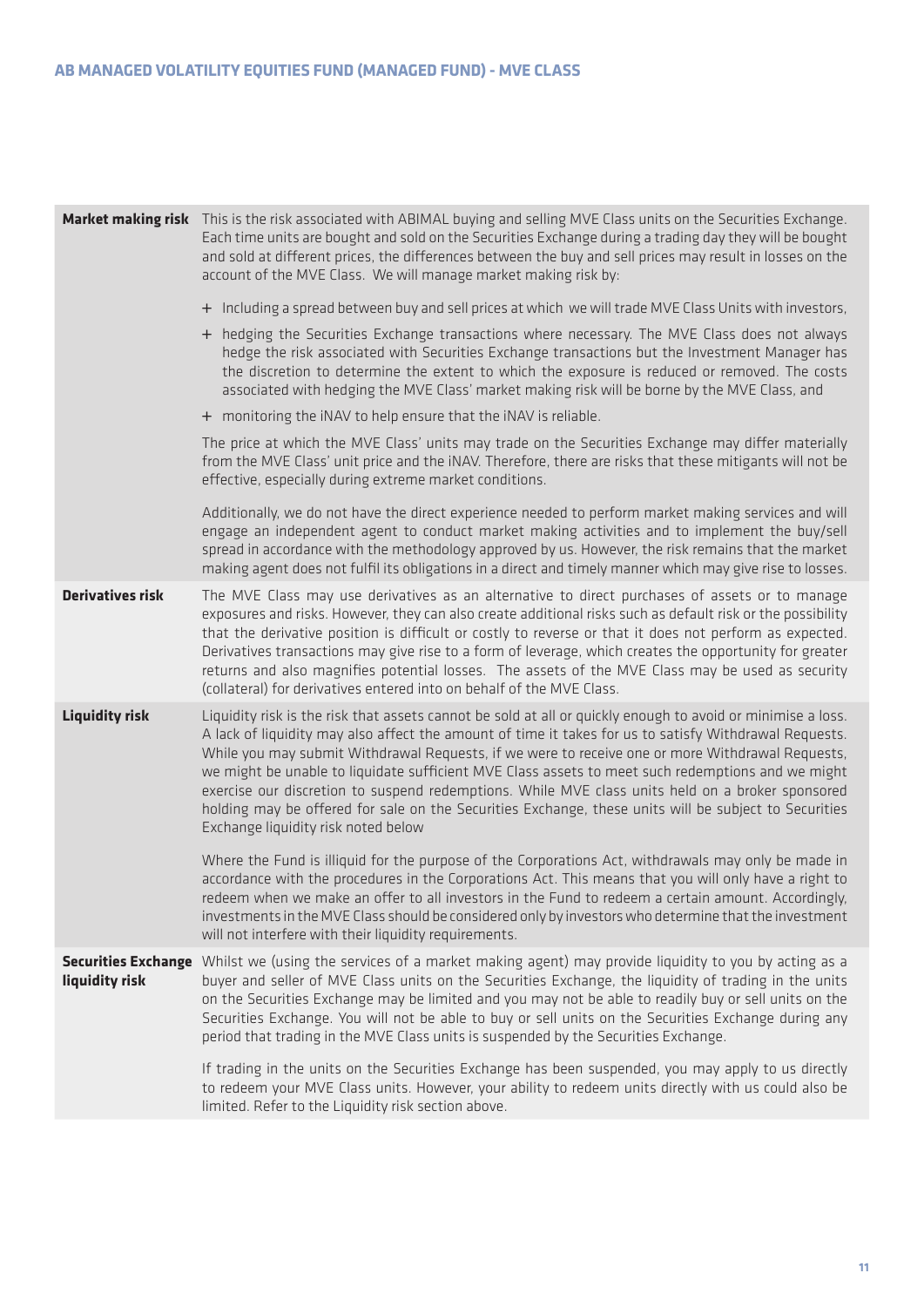| <b>Compulsory</b><br>redemption risk  | Under the Fund's constitution, we have the power to redeem your units compulsorily without receiving a<br>redemption request from you. For example where we believe that you hold units in circumstances which<br>might prejudice the way the Fund is administered, or that redeeming the units is in the best interests<br>of the unit holders as a whole, such as where your continuing to hold units may result in a violation of<br>the constitution, applicable law or regulation. In such a case, we will give you notice and redeem all of<br>your units without you giving us a redemption request and you will receive your redemption proceeds<br>and cease to hold an investment in the MVE Class.                                                                                                                                                                                                                                                                                                                                                                                                                                                                                                                                                                                           |
|---------------------------------------|---------------------------------------------------------------------------------------------------------------------------------------------------------------------------------------------------------------------------------------------------------------------------------------------------------------------------------------------------------------------------------------------------------------------------------------------------------------------------------------------------------------------------------------------------------------------------------------------------------------------------------------------------------------------------------------------------------------------------------------------------------------------------------------------------------------------------------------------------------------------------------------------------------------------------------------------------------------------------------------------------------------------------------------------------------------------------------------------------------------------------------------------------------------------------------------------------------------------------------------------------------------------------------------------------------|
| <b>Fund/Class risk</b>                | Fund/Class risk includes the possibility that the Fund and the MVE Class could be suspended, terminated<br>(including if we determine to close the Fund if it fails to maintain reasonable scale) or there are changes<br>to its rules, its features, its fees and costs, its parties (such as its responsible entity and investment<br>manager) and laws (including taxation laws) applicable to registered managed investment schemes.<br>There is also a risk that investing in the MVE Class may give different results than investing directly.<br>This is because your money is pooled with other investors and their applications and redemptions<br>together with our investment decisions may impact your entitlements to income and capital gains.<br>For example, the MVE Class may or may not participate in share buy-backs and depending on your<br>particular circumstances, this may or may not benefit you. Unit classes are not separate legal entities<br>and therefore the assets and liabilities of one class are not fully segregated from other classes. This<br>means that, in the event that the assets of a class of the Fund are insufficient to satisfy the liabilities<br>of that class, the assets of other classes of the Fund may be used to satisfy those liabilities. |
| <b>Removal from</b><br>quotation risk | There is a possibility that the MVE Class may be removed from quotation by the Securities Exchange.<br>The Securities Exchange imposes certain rules and requirements for the continued quotation of the<br>MVE Class units. You cannot be assured that the MVE Class will continue to meet the requirements<br>necessary to maintain quotation on the Securities Exchange, and the exchange may change its quotation<br>requirements.                                                                                                                                                                                                                                                                                                                                                                                                                                                                                                                                                                                                                                                                                                                                                                                                                                                                  |
| <b>iNAV</b> risk                      | The iNAV published for the MVE Class is indicative only, and there is a risk that:                                                                                                                                                                                                                                                                                                                                                                                                                                                                                                                                                                                                                                                                                                                                                                                                                                                                                                                                                                                                                                                                                                                                                                                                                      |
|                                       | a. the iNAV may not contain (i) up to date portfolio valuations of closing prices of any non-Australian<br>constituents of the MVE Class assets; or (ii) up to date non-Australian portfolio constituents as all<br>trading in the non-Australian portfolio assets may not be recorded before iNAV is prepared; and<br>b. iNAV is not updated to reflect changes in value of the MVE Class portfolio.                                                                                                                                                                                                                                                                                                                                                                                                                                                                                                                                                                                                                                                                                                                                                                                                                                                                                                   |
| <b>Operational risk</b>               | Operational risk includes those risks associated with operating the MVE Class, managing its assets<br>and fulfilling its obligations to its investors. Operating the MVE Class requires us, our related entities<br>and service providers to implement sophisticated systems and procedures, including systems and<br>procedures that relate to the Securities Exchange activities. Inadequacies with these systems and<br>procedures or errors by the staff operating them could lead to operational issues and result in losses<br>and a decrease in the value of your units.                                                                                                                                                                                                                                                                                                                                                                                                                                                                                                                                                                                                                                                                                                                         |
| risk                                  | <b>Conflicts of interest</b> We and our related entities may act as responsible entity, issuer, investment manager, secondary<br>market liquidity provider, distributor, broker or dealer to other parties or other AB funds that have<br>similar objectives to those of the MVE Class and therefore potential conflicts of interest with the MVE<br>Class arise.                                                                                                                                                                                                                                                                                                                                                                                                                                                                                                                                                                                                                                                                                                                                                                                                                                                                                                                                       |
|                                       | We will act as a buyer and seller of units on the Securities Exchange. There is a risk that we may use our<br>market making activities to influence performance of the MVE Class by seeking to use market making<br>to generate gains at the expense of purchasers of Units on market. Our arrangements that seek to<br>lessen the incidence of market making losses and gains, include the engagement of an agent for market<br>making which is the holder of an AFSL in its own right. The market marking agent will implement an<br>automated strategy with the iNAV being primary determinant of bids and offers. The market making<br>strategy will also only apply inputs agreed by an internal governance committee of the Responsible<br>Entity.                                                                                                                                                                                                                                                                                                                                                                                                                                                                                                                                                |
|                                       | The MVE Class' potential conflicts of interest and associated mitigating arrangements are reflected in<br>our Conflicts of Interest register which is reported quarterly to our Board.                                                                                                                                                                                                                                                                                                                                                                                                                                                                                                                                                                                                                                                                                                                                                                                                                                                                                                                                                                                                                                                                                                                  |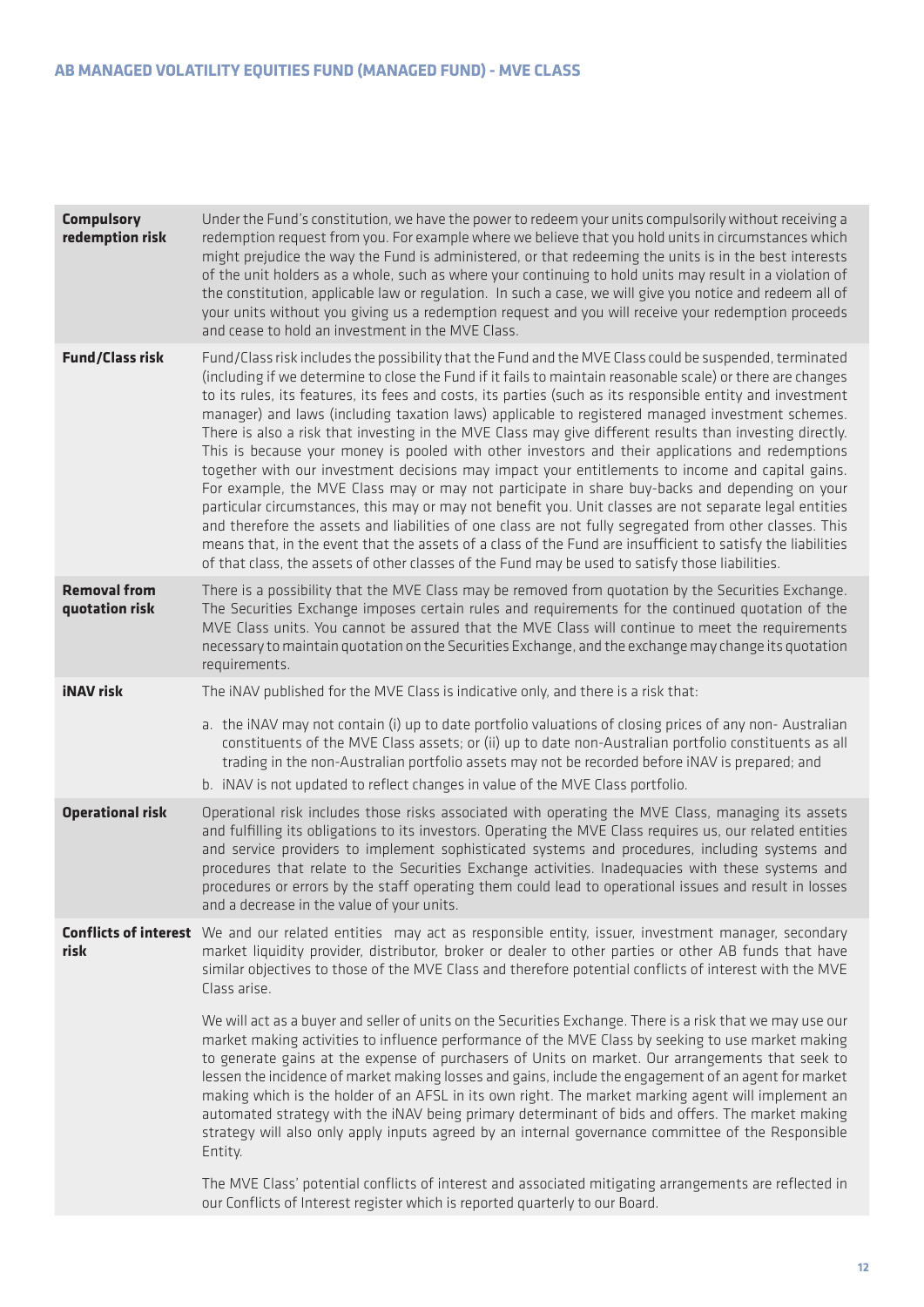## **6. HOW WE INVEST YOUR MONEY**

You should consider the likely investment return, risk and your Investment timeframe when choosing to invest in the MVE Class.

| AB Managed Volatility Equities Fund - MVE Class           |                                                                                                                                                                                                                                                                                                                                                                                                                                                                                                                                                                                                                                                                                                                                                                                                                                                                                                                                                                   |  |  |
|-----------------------------------------------------------|-------------------------------------------------------------------------------------------------------------------------------------------------------------------------------------------------------------------------------------------------------------------------------------------------------------------------------------------------------------------------------------------------------------------------------------------------------------------------------------------------------------------------------------------------------------------------------------------------------------------------------------------------------------------------------------------------------------------------------------------------------------------------------------------------------------------------------------------------------------------------------------------------------------------------------------------------------------------|--|--|
| <b>MVE Class description</b>                              | The MVE Class is designed for equity investors seeking:                                                                                                                                                                                                                                                                                                                                                                                                                                                                                                                                                                                                                                                                                                                                                                                                                                                                                                           |  |  |
|                                                           | + lower volatility than is typical for an equity fund;                                                                                                                                                                                                                                                                                                                                                                                                                                                                                                                                                                                                                                                                                                                                                                                                                                                                                                            |  |  |
|                                                           | + reduced downside risk in falling equity markets; and                                                                                                                                                                                                                                                                                                                                                                                                                                                                                                                                                                                                                                                                                                                                                                                                                                                                                                            |  |  |
|                                                           | + the potential for long term capital growth and some income, including franked Australian dividend income.                                                                                                                                                                                                                                                                                                                                                                                                                                                                                                                                                                                                                                                                                                                                                                                                                                                       |  |  |
|                                                           | The MVE Class invests mainly in Australian Securities Exchange (ASX) listed shares with up to 20% of its assets in global<br>developed market shares and has the ability to hold up to 20% in cash, for example as a short term defensive measure at times<br>of heightened equity market volatility.                                                                                                                                                                                                                                                                                                                                                                                                                                                                                                                                                                                                                                                             |  |  |
|                                                           | The MVE Class implements a managed volatility equities strategy that aims to reduce volatility by identifying, and investing in,<br>high quality listed equity securities that have reasonable valuations, high quality cash flows and relatively stable share prices.                                                                                                                                                                                                                                                                                                                                                                                                                                                                                                                                                                                                                                                                                            |  |  |
|                                                           | The MVE Class does not always hedge the foreign currency exposures of its global equity assets to Australian dollars but the<br>investment manager has the discretion to determine the extent to which any foreign currency exposure is increased, reduced<br>or removed. For example, the investment manager may decide not to remove a foreign currency exposure if it believes it offers<br>defensive characteristics which would assist in lowering the volatility of the MVE Class.                                                                                                                                                                                                                                                                                                                                                                                                                                                                          |  |  |
|                                                           | The MVE Class may also invest in preference shares, rights, convertibles, warrants, securities we reasonably expect to be listed<br>within six months including initial public offerings, listed trusts and/or synthetic foreign equity securities.                                                                                                                                                                                                                                                                                                                                                                                                                                                                                                                                                                                                                                                                                                               |  |  |
|                                                           | Derivatives may be used to manage risks (including foreign currency risk), invest cash, manage volatility and gain or reduce<br>investment exposures. Derivatives used for purposes other than managing foreign currency exposures will, except in exceptional<br>circumstances, be limited to 10% of the Net Asset Value of the MVE Class. The assets of the MVE Class may be used as security<br>(collateral) for derivatives entered into on behalf of the MVE Class. Derivatives will not be used for leveraging or gearing purposes.                                                                                                                                                                                                                                                                                                                                                                                                                         |  |  |
| <b>Asset classes and asset</b><br>allocation ranges       | The following asset allocations are the expected ranges over the medium to long term but they can be exceeded over the short<br>term:                                                                                                                                                                                                                                                                                                                                                                                                                                                                                                                                                                                                                                                                                                                                                                                                                             |  |  |
|                                                           | + Australian Shares 60% - 100%                                                                                                                                                                                                                                                                                                                                                                                                                                                                                                                                                                                                                                                                                                                                                                                                                                                                                                                                    |  |  |
|                                                           | + Global Shares 0% - 20%                                                                                                                                                                                                                                                                                                                                                                                                                                                                                                                                                                                                                                                                                                                                                                                                                                                                                                                                          |  |  |
|                                                           | $+$ Cash 0% - 20%                                                                                                                                                                                                                                                                                                                                                                                                                                                                                                                                                                                                                                                                                                                                                                                                                                                                                                                                                 |  |  |
| <b>Investment return</b><br>obiective                     | The MVE Class aims to achieve returns that exceed the S&P/ASX 300 Accumulation Index after fees over the medium to long<br>term. There is no guarantee that the MVE Class will achieve this objective or produce any positive returns.                                                                                                                                                                                                                                                                                                                                                                                                                                                                                                                                                                                                                                                                                                                            |  |  |
| <b>Benchmark</b>                                          | S&P/ASX 300 Accumulation Index                                                                                                                                                                                                                                                                                                                                                                                                                                                                                                                                                                                                                                                                                                                                                                                                                                                                                                                                    |  |  |
| <b>Minimum suggested</b><br>investment time frame         | 5 to 7 years                                                                                                                                                                                                                                                                                                                                                                                                                                                                                                                                                                                                                                                                                                                                                                                                                                                                                                                                                      |  |  |
| <b>Risk level</b>                                         | High. This MVE Class aims to produce higher returns and therefore carries a higher level of risk than an investment that aims to<br>produce more modest returns.                                                                                                                                                                                                                                                                                                                                                                                                                                                                                                                                                                                                                                                                                                                                                                                                  |  |  |
| <b>Switching</b>                                          | The MVE Class only has one investment option. Switching is not available.                                                                                                                                                                                                                                                                                                                                                                                                                                                                                                                                                                                                                                                                                                                                                                                                                                                                                         |  |  |
| Labour, environmental,<br>social and ethical<br>standards | Environmental, social, and governance (including ethical and labour) ("ESG") factors can impact performance. As a result, ESG<br>factors are integrated into our investment process in order to identify investment risks and opportunities. These factors are a<br>component of our research process that help to inform whether we invest in, continue to hold or sell any particular security. Apart<br>from tobacco industry sector companies (MSCI GICS industry 302030) which are excluded from the MVE Class, we do not have a<br>predetermined list of securities or industry sectors in which we will not invest. Instead we consider these factors, as we become<br>aware of them and on a case by case basis, in our investment decisions. ESG factors also form part of our engagement with issuers<br>and are considered when exercising voting rights. We are a signatory to the United Nations supported Principles for Responsible<br>Investment. |  |  |
| <b>Changes to MVE Class</b><br>details                    | The statements in this section are current at the date of this PDS. We have the right to make certain changes to the MVE Class<br>from time to time. We will notify you of any changes as required by the Corporations Act or the constitution.                                                                                                                                                                                                                                                                                                                                                                                                                                                                                                                                                                                                                                                                                                                   |  |  |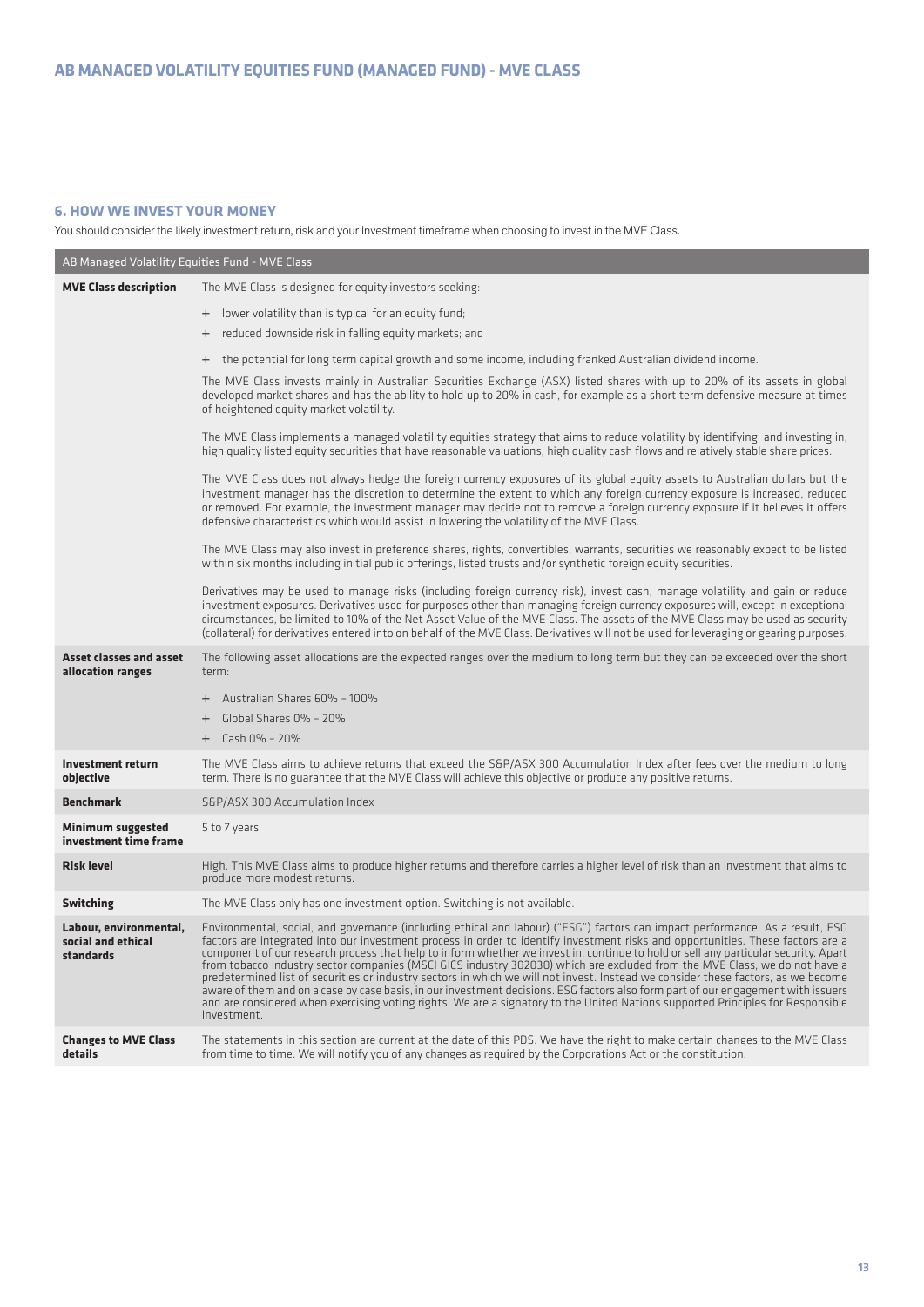## **7. FEES AND COSTS**

#### **DID YOU KNOW?**

Small differences in both investment performance and fees and costs can have a substantial impact on your long term returns.

For example, total annual fees and costs of 2% of your fund balance rather than 1% could reduce your final return by up to 20% over a 30 year period (for example, reduce it from \$100,000 to \$80,000).

You should consider whether features such as superior investment performance or the provision of better member services justify higher fees and costs.

You may be able to negotiate to pay lower contribution fees and management costs where applicable. Ask us or your financial adviser.

#### **TO FIND OUT MORE**

If you would like to find out more or see the impact of fees based on your own circumstances, the Australian Securities & Investments Commission (ASIC) website www.moneysmart.gov.au has a managed investment fee calculator to help you check out different fee options.

This section shows fees and other costs that you may be charged. These fees and costs may be deducted from your money, from the returns on your investment or from the MVE Class assets as a whole.

You should read all information about fees and costs because it's important to understand their impact on your investment. Information about taxes is set out in section 9.

| AB Managed Volatility Equities Fund (Managed Fund) - MVE Class |                                                |                                                                                                                                                                                                            |  |
|----------------------------------------------------------------|------------------------------------------------|------------------------------------------------------------------------------------------------------------------------------------------------------------------------------------------------------------|--|
| Type of fee or cost                                            | Amount                                         | How and when paid                                                                                                                                                                                          |  |
| Fees when your money moves in or out of the MVE Class          |                                                |                                                                                                                                                                                                            |  |
| Establishment fee:                                             | <b>Nil</b>                                     | Not applicable                                                                                                                                                                                             |  |
| The fee to open your investment                                |                                                |                                                                                                                                                                                                            |  |
| Contribution fee:                                              | Nil                                            | Not applicable                                                                                                                                                                                             |  |
| The fee on each amount contributed to your<br>investment       |                                                |                                                                                                                                                                                                            |  |
| Withdrawal fee:                                                | Nil                                            | Not applicable                                                                                                                                                                                             |  |
| The fee on each amount you take out of your<br>investment      |                                                |                                                                                                                                                                                                            |  |
| Exit fee:                                                      | Nil                                            | Not applicable                                                                                                                                                                                             |  |
| The fee to close your investment                               |                                                |                                                                                                                                                                                                            |  |
| <b>Management costs</b>                                        |                                                |                                                                                                                                                                                                            |  |
| The fees and costs for managing your investment                | 0.55%* of the net asset value of the MVE Class | Accrued and deducted daily from the MVE<br>Class' assets and reflected in its unit price.<br>Management costs are paid quarterly in arrears,<br>whilst abnormal expenses are paid as and when<br>incurred. |  |
|                                                                |                                                | The amount of the Management costs may<br>be individually negotiated. Please refer to<br>"Additional explanation of fees and costs" in<br>this section for more information.                               |  |
| Service fees:                                                  | Nil                                            | Not applicable                                                                                                                                                                                             |  |
| Switching fee - the fee for changing investment<br>options     |                                                |                                                                                                                                                                                                            |  |

All fees shown are inclusive of GST and net of any applicable Reduced Input Tax Credits (RITC).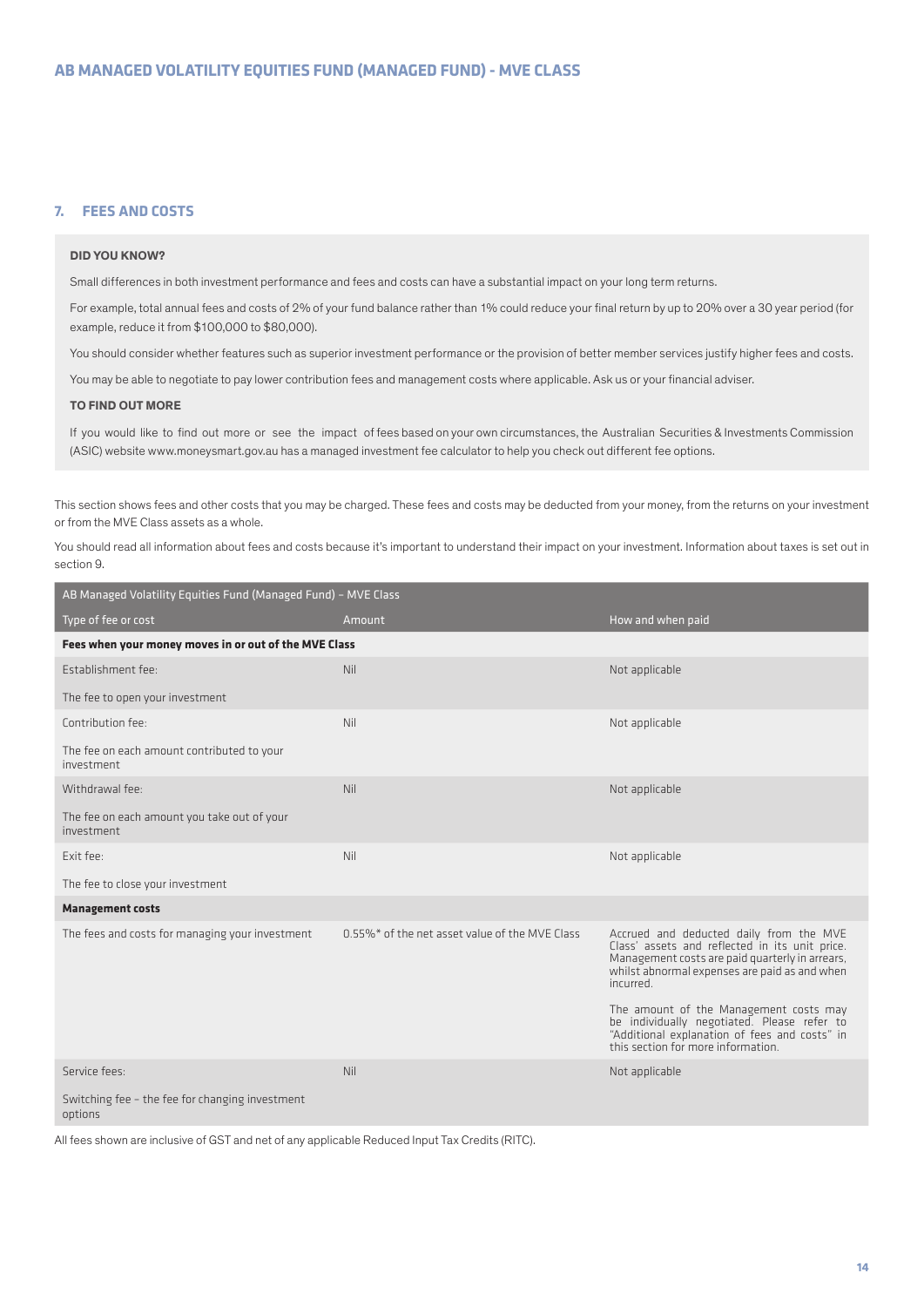You can use this table to compare costs between different managed investment schemes. ASIC provides a calculator on its website www.moneysmart.gov.au that you can use to calculate the effect of fees and costs on account balances.

**There may be additional fees and costs. If you use the services of a financial adviser, stockbroker or if an IDPS is used additional fees may be payable to them.** You should refer to your statement of advice in which details of fees payable to your financial adviser are set out.

## ADDITIONAL EXPLANATION OF FEES AND COSTS

#### **Management costs**

Under the Fund's constitution we are entitled to charge a management fee of up to a maximum of 3% of the net asset value of the MVE Class per annum (exclusive of GST). We agree to waive part of this fee until further notice such that the total amount of our management fee is the fee per the table in this section.

The 0.55% Management cost includes our fees, investment management fees, custody fees, administration costs, audit fees and tax adviser fees but excludes transactional and operational costs and abnormal costs. The Management costs are calculated and deducted from the daily MVE Class application and redemption prices and are paid monthly or quarterly in arrears from the MVE Class' assets.

The MVE Class may also incur abnormal expenses such as the cost of holding investor meetings, defending legal actions, opening or renewing or administering investment markets or terminating the MVE Class or the Fund. Abnormal expenses will not be paid out of the 0.55% Management costs. Abnormal expenses (if incurred) will have the effect of increasing the amount of Management costs borne by you.

#### **Transactional and operational costs**

The MVE Class will also incur transactional and operational ("transaction") costs, including but not necessarily limited to brokerage, settlement costs, stamp duties, bid/ask spreads and clearing fees when you invest in or withdraw from the MVE Class and when we buy and sell MVE class assets or settle its transactions.

We estimated the MVE Class' transaction costs for the 12 months to 30 June 2020 to be up to 0.32% per annum of the MVE Class' net asset value.

During 2020, 0.23% of the 0.32% 2020 estimated transaction costs was recovered via the buy/sell spread meaning the MVE Class' 2020 net transaction costs were 0.09% per annum of MVE Class' net asset value. The net transaction cost reduces your unit value and is therefore, an additional cost to you. Transaction costs are paid out of the MVE Class' assets upon invoice. Past costs are not a reliable indicator of future costs.

The MVE Class will recover an estimate of the transaction costs which are incurred or which would be incurred when buying or selling assets to satisfy your application or withdrawal via the buy/sell spread which is included in the price of your units. We include the buy/sell spread in the price of your units to seek to reduce the impact on existing investors of the transaction costs associated with the acquisition or disposal of MVE Class units. The MVE Class retains any benefit of the spread.

#### **Buy/Sell Spreads for investors applying and redeeming directly with us**

The current buy spread added upon application directly with us is, at the date of this PDS, 0.25% of the net asset value per unit and upon redeeming directly with us the current sell spread deducted is, at the date of this PDS 0.25% of the net asset value per unit. For example, if you invested \$50,000 in the MVE Class the cost to you of the buy spread would be approximately \$125. There is no buy/ sell spread on income distributions reinvested.

\*There are transaction costs when you acquire or dispose of units. Please refer to the transactional and operational costs in the "Additional explanation of fees and costs" below.

## EXAMPLE OF ANNUAL FEES AND COSTS FOR THE MVE CLASS

This table gives an example of how the fees and costs for this product can affect your investment over a 1 year period. You should use this table to compare this product with other managed investment products.

| Example                            |               | Balance of \$50,000 with a<br>contribution of \$5,000 during<br>the year                                                                                                    |
|------------------------------------|---------------|-----------------------------------------------------------------------------------------------------------------------------------------------------------------------------|
| Contribution fees                  | Nil           | For every additional \$5,000<br>you put in you will not be<br>charged a fee.                                                                                                |
| PLUS Management<br>rosts           | $0.55\%$ p.a. | And, for every \$50,000 you<br>have in the MVE Class you<br>will be charged \$275 each<br>vear.                                                                             |
| <b>EQUALS Cost of MVE</b><br>Class | $0.55\%$ p.a. | If you had an investment of<br>\$50,000 at the beginning<br>of the year and you put in<br>an additional \$5,000 during<br>that year, you would be<br>charged fees of: \$275 |
|                                    |               | What it costs you will<br>depend on the fees you<br>negotiate with ABIMAL or<br>your financial adviser.                                                                     |

The buy/sell spread may change if for example:

- **•** our estimate of transaction costs such as brokerage changes because the price of transaction costs changes; or
- **•** an investor applies with assets instead of cash or an investor receives assets upon withdrawal instead of cash; or
- **•** there are simultaneous application and withdrawal requests by different investors;

#### **Bid/Ask Spreads for investors buying and selling on the Securities Exchange**

The price at which Investors buying or sells MVE Class units on the Securities Exchange may differ from the prevailing MVE Class iNAV and the application and redemption prices investors receive who transact directly with us. This is because Securities Exchange prices are determined in the Securities Exchange by market participants who set their own buy and sell prices. The difference between the Securities Exchange buy and sell prices is the "bid/ask" spread from the corresponding iNAV. The spread can represent the cost of investing in the MVE Class.

Where we provide liquidity to you and buy or sell MVE Class units to you, the price at which we buy or sell the MVE class units to you will generally include an allowance to cover an estimate of transaction costs plus an amount that reflects the Business Day's market conditions and supply and demand for MVE Class units. Therefore, the Securities Exchange bid /ask spreads may be "bigger or wider" and the costs higher than the cost of the buy/sell spread for investors who apply or redeem directly with us.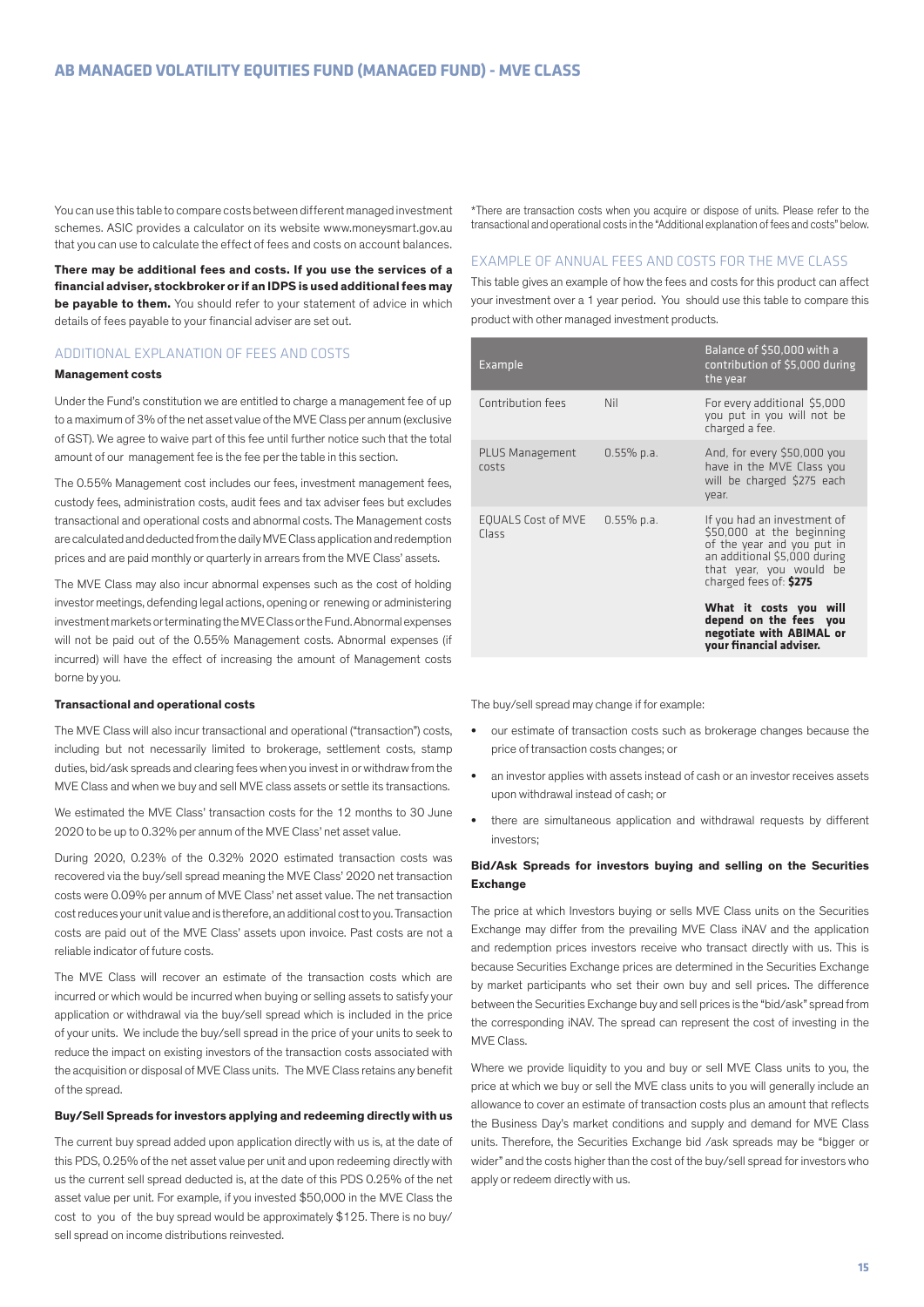The spread between the price at which units are bought and sold on the Securities Market will vary where market conditions and/or the supply and demand for the MVE Class unit changes.

#### **Differential fees**

As permitted by the Corporations Act and ASIC relief we may individually negotiate a reduced management fee with certain individuals, such as, wholesale clients, as defined under the Corporations Act or IDPS operators. Please contact us on (02) 9255 1299 or by email on aust\_clientservice@alliancebernstein.com for more information.

#### **Changes in fees and costs**

All fees and costs are current at the date of this PDS and are subject to change without your consent. If we increase Management costs we will give you 30 days written advance notice. Management costs may change for many reasons including but not limited to an increase or decrease in the MVE Class' administrative, custody or investment management costs. Any changes to the fees will be in accordance with the Fund's constitution. Any changes in fees and costs not materially adverse will be provided at www.alliancebernstein.com.au.

## **8. DIFFERENCES BETWEEN THE ASX LISTING RULES AND THE SECURITIES EXCHANGE RULES**

MVE Class units are admitted to trading status on the Securities Exchange under the Securities Exchange Operating Rules. The Securities Exchange Operating Rules are accessible at www.chi-x.com.au.

The Securities Exchange Operating Rules have been designed to offer greater flexibility and are specifically designed for managed funds and ETFs.

The following table sets out the key differences between the ASX Listing Rules and the Securities Exchange Operating Rules:

| Requirement                  | <b>Listing Rules</b>                                                                                                                           | <b>Securities Exchange Rules</b>                                                                                                                                                                                                                                                                                                                                                                |
|------------------------------|------------------------------------------------------------------------------------------------------------------------------------------------|-------------------------------------------------------------------------------------------------------------------------------------------------------------------------------------------------------------------------------------------------------------------------------------------------------------------------------------------------------------------------------------------------|
| <b>Continuous disclosure</b> | Issuers are subject to<br>continuous<br>disclosure<br>under<br>requirements<br>Listing Rule 3.1 and<br>section 674 of the<br>Corporations Act. | Issuers of products quoted under the Securities Exchange Operating Rules are not subject to the<br>continuous disclosure requirements in Listing Rule 3.1 and section 674 of the Corporations Act. The<br>Responsible Entity will comply with the continuous disclosure requirements in section 675 of the<br>Corporations Act as if the Fund were an unlisted disclosing entity.               |
|                              |                                                                                                                                                | This means that the Responsible Entity will disclose to ASIC information which is not generally<br>available and that a reasonable person would expect, if the information were generally available,<br>to have a material effect on the price or value of the units, provided that such information has not<br>already been included in this PDS (as supplemented or amended).                 |
|                              |                                                                                                                                                | The Responsible Entity will publish such information on the announcements platform of the<br>Market Operator and the Fund's website www.alliancebernstein.com.au at the same time as it is<br>disclosed to ASIC.                                                                                                                                                                                |
|                              |                                                                                                                                                | There is a requirement under Rule 14.29 of the Securities Exchange Operating Rules that an issuer of<br>a product quoted under the Securities Exchange Operating Rules provides the Securities Exchange<br>with any information that is not generally available and that may lead to the establishment of a<br>false market in its products or would otherwise impact the price of its products |
|                              |                                                                                                                                                | Under Securities Exchange Operating Rules (as may be amended by the Market Operator from<br>time to time) the Responsible Entity must disclose:                                                                                                                                                                                                                                                 |
|                              |                                                                                                                                                | + information about the NAV (ie its net asset value) of the Fund's underlying investments daily<br>and whenever the Responsible Entity's management activities cause the Fund's NAV to move<br>by more than 10% since the last reported NAV;                                                                                                                                                    |
|                              |                                                                                                                                                | + net monthly applications and redemptions;                                                                                                                                                                                                                                                                                                                                                     |
|                              |                                                                                                                                                | + information about distributions paid in relation to the MVE Class and any distribution<br>statements (or information) that is made available or provided to unitholders; and                                                                                                                                                                                                                  |
|                              |                                                                                                                                                | + any other information which is required to be disclosed to ASIC under section 675, 1017B or                                                                                                                                                                                                                                                                                                   |
|                              |                                                                                                                                                | 323DA of the Corporations Act.                                                                                                                                                                                                                                                                                                                                                                  |
|                              |                                                                                                                                                | In addition, the Responsible Entity must immediately notify the Market Operator of any<br>information the non-disclosure of which may lead to a false market in the units or which would<br>otherwise affect the price of the units.                                                                                                                                                            |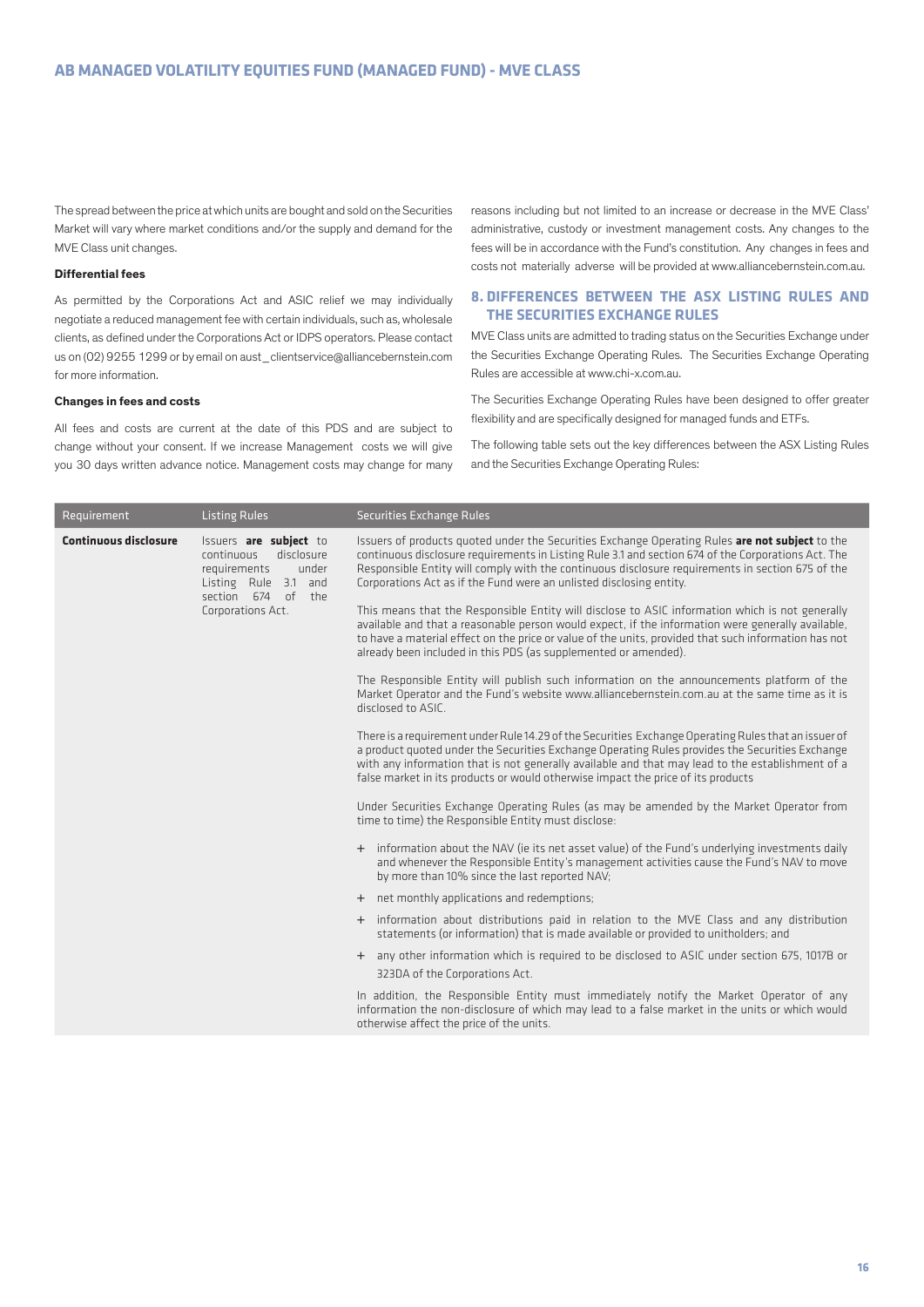| Periodic disclosure                    | Issuers are required to<br>disclose half-yearly and<br>annual financial<br>information and reports<br>to the announcements<br>platform of the relevant<br>securities<br>exchange<br>operator.                                                                                                                                                                  | Issuers of products quoted under the Securities Exchange Operating Rules are not required to<br>disclose half-yearly or annual financial information or reports to the announcements platform of<br>the Market Operator.<br>Responsible entities of products quoted on the Securities Exchange that are registered managed<br>investment schemes are, however, still required to lodge financial reports for those managed<br>investment schemes with the Securities Exchange at the same time as they are provided to ASIC<br>and investors. As at the date of this PDS, the Responsible Entity as an issuer of a product quoted<br>on the Securities Exchange is required to disclose:<br>+ within 5 Business Days of the end of each month, the total number of individual units on issue<br>on the last Business Day of that month; and<br>+ in the case where the MVE Class' aggregate notional exposure to all OTC derivatives is greater<br>than 5% of the Fund's NAV, within 5 Business Days of the end of each month, the exposure of<br>the MVE Class to all OTC derivative counterparties as a percentage of the NAV of the Fund and<br>the value of the assets (excluding the value of OTC derivatives, but inclusive of collateral) held<br>by the MVE Class as a percentage of the NAV of the MVE Class. |
|----------------------------------------|----------------------------------------------------------------------------------------------------------------------------------------------------------------------------------------------------------------------------------------------------------------------------------------------------------------------------------------------------------------|------------------------------------------------------------------------------------------------------------------------------------------------------------------------------------------------------------------------------------------------------------------------------------------------------------------------------------------------------------------------------------------------------------------------------------------------------------------------------------------------------------------------------------------------------------------------------------------------------------------------------------------------------------------------------------------------------------------------------------------------------------------------------------------------------------------------------------------------------------------------------------------------------------------------------------------------------------------------------------------------------------------------------------------------------------------------------------------------------------------------------------------------------------------------------------------------------------------------------------------------------------------------------------------------------------------------|
| Corporate governance                   | companies<br>Listed<br>and listed managed<br>investment schemes are<br>subject to notification<br>requirements<br>under<br>the Corporations Act<br>and the Listing Rules<br>relating to takeover<br>bids, buy-backs, change<br>of capital, new issues,<br>restricted<br>securities.<br>disclosure of directors'<br>interests and substantial<br>shareholdings. | Although the units are quoted under the Securities Exchange Operating Rules, neither the Fund<br>nor the Responsible Entity itself is listed and they are therefore not subject to certain corporate<br>governance requirements.<br>Under the Securities Exchange Operating Rules, issuers are subject to a general requirement to<br>provide the Market Operator with any information concerning itself that is not generally available<br>and which may lead to the establishment of a false market or otherwise impact the product<br>Section 601FM of the Corporations Act will continue to apply including that the Responsible Entity<br>may be removed by an extraordinary resolution of members on which the Responsible Entity<br>would not be entitled to vote.                                                                                                                                                                                                                                                                                                                                                                                                                                                                                                                                              |
| <b>Related party</b><br>transactions   | Chapter 10 of the<br>Listing Rules relates to<br>transactions<br>between<br>an entity and a person<br>in a position to influence<br>the entity and sets out<br>controls over related<br>party transactions.                                                                                                                                                    | Chapter 10 of the Listing Rules <b>does not apply</b> to products quoted under the Securities Exchange<br>Rules.<br>The Responsible Entity will still be required to comply with the related party requirements in Part<br>5C.7 and Chapter 2E of the Corporations Act.                                                                                                                                                                                                                                                                                                                                                                                                                                                                                                                                                                                                                                                                                                                                                                                                                                                                                                                                                                                                                                                |
| <b>Auditor rotation</b><br>obligations | Division 5 of Part 2M.4<br>of the Corporations Act<br>imposes specific rotation<br>obligations on auditors<br>of listed companies<br>listed managed<br>and<br>investment schemes.                                                                                                                                                                              | Issuers of products quoted under the Securities Exchange Rules are not subject to the auditor<br>rotation requirements in Division 5 of Part 2M.4 of the Corporations Act.<br>Responsible entities of registered managed investment schemes will continue to be required<br>to undertake an independent audit of its compliance with the scheme's compliance plan in<br>accordance with section 601HG of the Corporations Act and the auditor must not be the auditor of<br>the scheme's financial statements (though they may be from the same firm).                                                                                                                                                                                                                                                                                                                                                                                                                                                                                                                                                                                                                                                                                                                                                                 |

#### **9. HOW MANAGED INVESTMENT SCHEMES ARE TAXED**

Investing in a registered managed investment scheme is likely to have tax consequences. The following taxation information is general only and should not be treated as providing a definitive explanation of all tax issues associated with investing in the MVE Class. Income tax laws are complex and subject to continual change by the legislators and in their interpretation by the courts. We strongly advise you to seek professional tax advice before investing in the MVE Class.

The Fund is an Australian resident trust estate for Australian tax purposes. The Fund has made an election to be treated as an Attribution Managed Investment Trust (AMIT) and has made an election to treat each unit class as a separate AMIT for tax purposes. On the basis that all of the trust components of each unit class (including the MVE Class) are attributed to the investors of each unit class on a fair and reasonable basis under the AMIT regime, the Fund's unit classes should be treated as separate flow through trusts for tax purposes. This means that investors should be taxed on their assessable attributed amounts, and the Fund (as a whole) should not be subject to Australian income tax.

Eligible managed investment trusts (MITs) may make an irrevocable election to apply a deemed capital account treatment for gains and losses on disposal of certain eligible investments (including equities and units in other trusts). The Fund has elected to hold eligible assets on capital account. Therefore, subject to the Fund as a whole continuing to meet the eligibility requirements to be a MIT, gains and losses on the MVE Class' eligible investments will be treated on capital account.

In the case where the MVE Class makes a loss for tax purposes, it cannot distribute the loss to investors nor offset against income of another unit class. However, subject to the MVE Class satisfying certain requirements (in respect of revenue losses), it may be able to carry forward the loss to offset against income or capital gains (as appropriate) in subsequent years.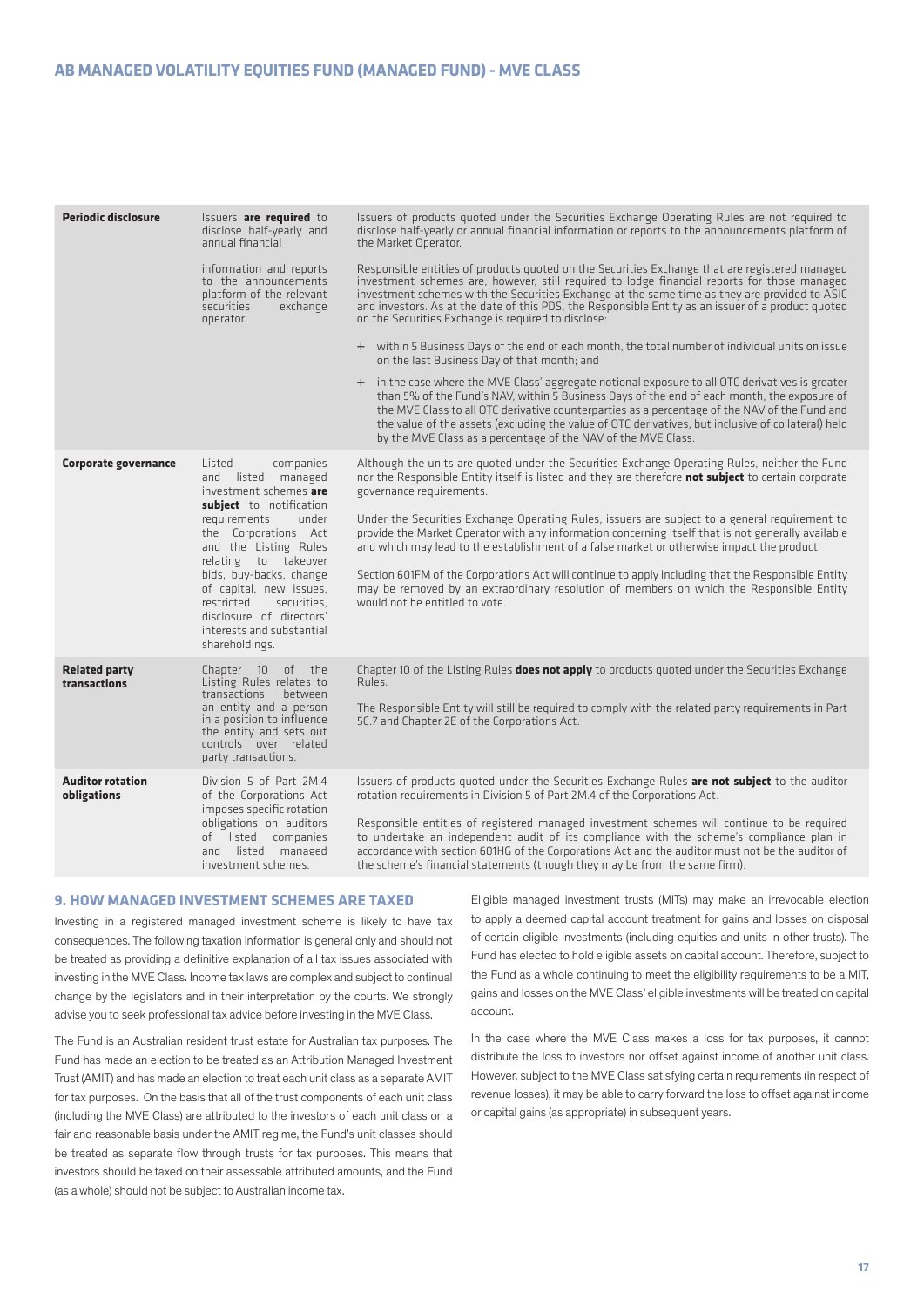#### ATTRIBUTION MANAGED INVESTMENT TRUST (AMIT) REGIME

As the Fund has made an election to be treated as an AMIT, its taxable income components will be allocated to investors on a "fair and reasonable" attribution basis.

AMITs also enjoy other benefits including:

- + deemed fixed trust treatment;
- codified "unders and overs" rules;
- + upward cost base adjustments where a cash distribution is less than the taxable income attributed to the investor (after adjusting for certain items such as any CGT discount (see below) and tax credits), to mitigate potential double taxation;
- + the ability to elect for multiple classes of units to be treated as though each class is a separate AMIT for tax purposes (as discussed above); and
- + the option of streaming capital gains arising from large redemptions to exiting investors.

## QUOTING YOUR TAX FILE NUMBERS (TFN) AND AUSTRALIAN BUSINESS NUMBERS (ABN)

Investors may quote their TFN (or ABN if units are held in the course or furtherance of an enterprise) in relation to their investment in the MVE Class. It is important to be aware that although it is not an offence to fail to quote a TFN or ABN, in the event that we are not notified of a TFN, ABN or exemption, tax must be deducted from distributions at the highest marginal rate, plus Medicare Levy.

## DISTRIBUTIONS FROM THE MVE CLASS

Investors in the MVE Class will be subject to tax on their attributed trust components under the AMIT regime.

Your liability for tax in respect of the assessable income of the MVE Class is determined by reference to the financial year in respect of which the income is attributed, even though it may not have been received in that year or may be reinvested. Income attributed to you (which must be included in your income tax return) may not equal and could exceed the distribution you receive in cash or units if your income is reinvested.

The income attributed to investors from the MVE Class may include "other nonattributable" amounts (or tax deferred amounts) and capital gains, as well as tax offsets.

Tax offsets may include franking credits attached to Australian franked dividend income or credits for foreign tax paid on foreign income. A tax offset for the credits may be available in calculating your tax liability, depending on your specific circumstances.

Excess franking credits may be refundable to resident individuals and complying superannuation entities. You should determine your eligibility to claim the benefit of these credits based on your individual circumstances.

For investors holding their units in the MVE Class on capital account, "other non-attributable" amounts (or tax deferred amounts) are generally not subject to tax, but may reduce the cost base of your units for capital gains tax purposes.

Examples of these amounts include returns of capital as well as amounts attributable to deductions for building allowance and capital allowances. Should the cost base of an investor's units be reduced to zero, any subsequent excess amount should be recognised as a capital gain by the investor.

Capital gains attributed by the MVE Class should be eligible to benefit from the capital gains discount where the relevant assets of the MVE Class have been held for 12 months or more (excluding the acquisition date and disposal date). To the extent that a trust component from the MVE Class includes a discount capital gain concession, and the investor holds their units on capital account, the amount is not assessable income. In some circumstances, such amounts may require an adjustment to the cost base of your investment. Investors that are companies and complying superannuation entities may not receive the full benefit (or any benefit) of the discount capital gain concession (whether distributed or not). This is because companies are not entitled to the discount concession and the discount concession rate applying to complying superannuation entities is lower than that which applies to trusts and individuals (refer to "Disposal of your investment" below).

The Australian Government has announced a proposed amendment to the law to remove the CGT discount at the trust level. The proposed amendments are expected to apply to income years commencing on or after three months after the date of Royal Assent of the enabling legislation.

Details of the tax components of your attributed trust components or income entitlements will be provided in an AMIT member annual statement (AMMA statement) for the MVE Class issued to each member.

#### DISPOSAL OF YOUR INVESTMENT

You may also be liable to pay tax on gains realised on the disposal of your units in the MVE Class, whether you dispose of your units by selling them on the Securities Exchange or redeeming your units directly from the Responsible Entity (refer Section 10 below).

If you request to transfer your holding from the issuer sponsored sub-register to your HIN, or vice versa (refer Section 3 above), this should not be considered a disposal of your units. You will continue to hold the same legal form units with the same rights, and it is only how the units are held by you (i.e. as unlisted units or quoted units) that will change.

Investors holding their units in the MVE Class on capital account may be eligible for the capital gains discount of one half for individuals and trusts, or one third for complying superannuation entities where the units have been held for 12 months or more (excluding the acquisition date and disposal date) and other conditions are satisfied. Companies are not eligible for the CGT discount.

For investors acquiring units in the MVE Class as part of a business of trading or investing in securities or for the purpose of profit making by sale, any profits may be taxed as ordinary income rather than as capital gains. If you redeem your units in the MVE Class, your redemption proceeds may include income or capital gains arising to the MVE Class as a result of the disposal of assets by the MVE Class to fund the redemption. Any such income or gains attributed to you should be included in your assessable income for that year, consistent with the information provided in the AMMA statement, as discussed above.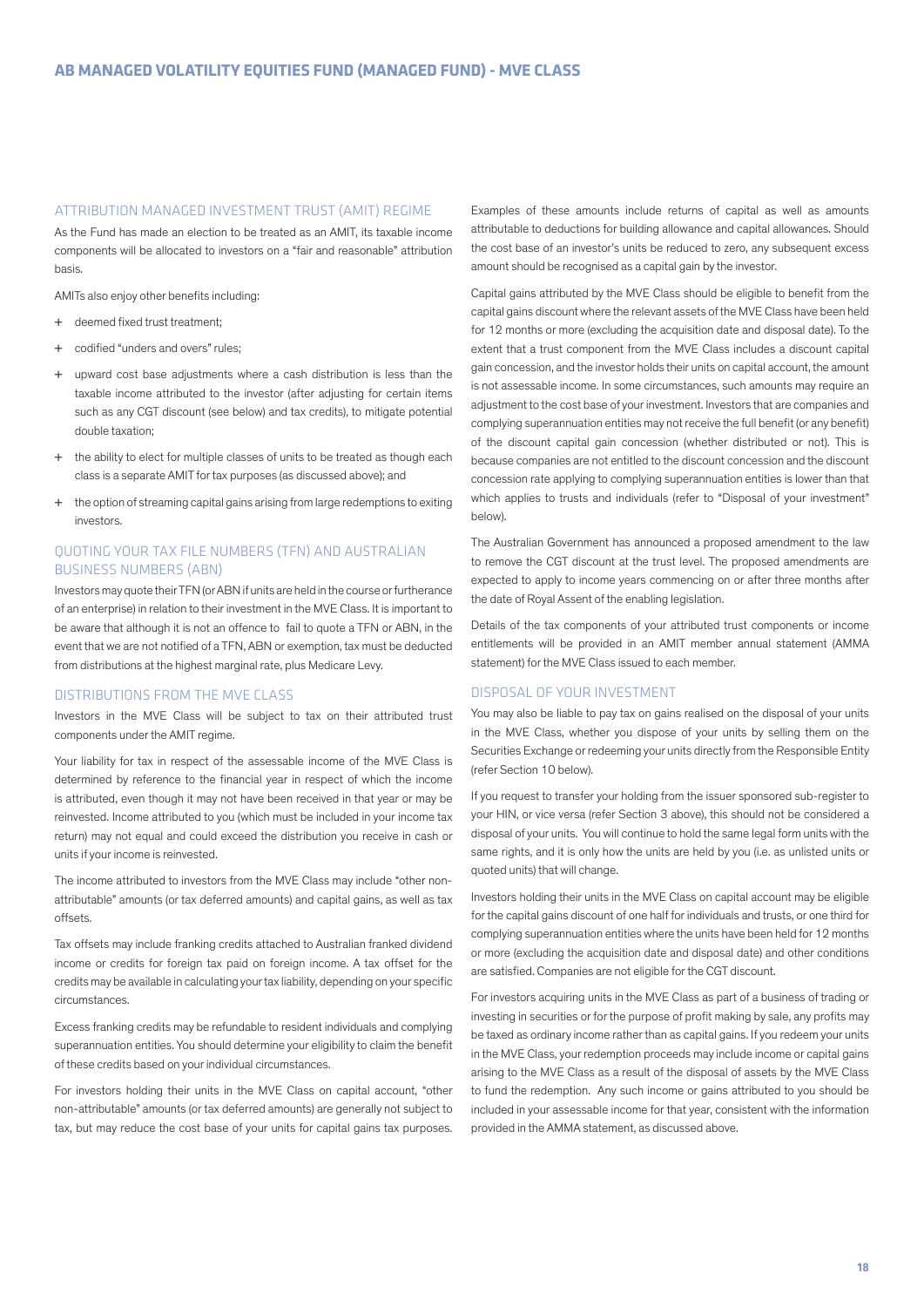## INVESTORS SUBJECT TO TOFA FAIR VALUE OR FINANCIAL REPORTS ELECTIONS

The taxation of financial arrangements (TOFA) provisions may apply to some investors. However, units in a fund are generally excluded from TOFA unless the investor has made a fair value election or an election to rely on financial reports. For investors that are subject to TOFA and have made either the fair value or financial reports election, the tax implications of holding units in the MVE Class will differ to those set out above. As the TOFA provisions are complex, it is recommended that investors seek their own professional advice, specific to their own circumstances, should TOFA apply to them.

#### TAXATION OF NON-RESIDENT INVESTORS

Australian tax may be deducted, at appropriate rates, from certain distributions or amounts attributed to non-resident investors of Australian sourced income and certain capital gains. Non-resident investors will be exempt from tax on capital gains to the extent that any capital gain attributed to them arises from the disposal by the MVE Class of assets that do not constitute taxable Australian real property. A non-resident investor will generally not be subject to Australian Capital Gains Tax on disposal of their investment in the MVE Class, unless they held a 10% or greater interest in the MVE Class and the majority of its assets comprise taxable Australian real property. If this is the case, there may also be tax withheld on the disposal of units. It is not expected that the MVE Class will hold a majority of taxable Australian real property.

If a non-resident investor holds their units in the MVE Class on revenue account, any profit on disposal of the units may be subject to Australian tax as ordinary income, subject to any available treaty relief.

#### GOODS AND SERVICES TAX (GST)

No GST is payable when you buy or sell units on the Securities Exchange or on the application or withdrawal of your units.

## GLOBAL INFORMATION REPORTING

Australian financial institutions have obligations under certain global information reporting regimes such as the United States (US) Foreign Account Tax Compliance Act (FATCA) and the Organisation for Economic Co-operation and Development (OECD) Common Reporting Standard. Accordingly, we may request that investors and prospective investors provide certain information in order to meet our information gathering and reporting obligations under these reporting regimes and avoid, in some circumstances, US withholding tax of 30% (on certain United Sates income or gross proceeds from the sale of United States securities).

It is not expected that the MVE Class will be subject to FATCA withholding taxes.

## **10. HOW TO INVEST IN AND DISPOSE OF UNITS**

You can acquire or dispose of your Units either on the Securities Exchange or directly from the Responsible Entity.

## **10.1 BUYING AND SELLING UNITS ON THE SECURITIES EXCHANGE**

#### BUYING UNITS ON THE SECURTIES EXCHANGE

Investors can invest in the MVE Class by purchasing units via their stockbroker. Investors do not need to complete an Application Form and they will settle the purchase of their units in the same way they would settle purchases of listed securities via the CHESS settlement service.

There is no minimum number of MVE Class units applicable to investors who buy units on the Securities Exchange. An investor's entry price into the Fund will be the price at which they have purchased units on the Securities Exchange.

#### SELLING YOUR UNITS ON THE SECURITIES EXCHANGE

Investors can sell their MVE Class units via their stockbroker. Investors who sell units on the Securities Exchange do not need to complete a Withdrawal Form and they will receive the proceeds from the sale of their units in the same way they would receive proceeds from the sale of listed securities via the CHESS settlement service.

There is no minimum number of units that investors can sell on the Securities Exchange. An investor's exit price will be the price at which they have sold units on the Securities Exchange.

#### SECURITES EXCHANGE LIQUIDITY

Investors can transact with other investors to buy and sell MVE Class units on the secondary market operated by the Securities Exchange in the same way as for any other listed securities.

We, on behalf of the MVE Class, have undertaken to provide liquidity to investors on the Securities Exchange by acting as the "market maker" by buying and selling MVE Class units. At the end of each Trading Day, we will create or cancel units by applying for or cancelling our net position in units bought or sold on the Securities Exchange on the relevant Trading Day. Our appointed agent will act on behalf of us to transact and facilitate settlement on our behalf.

The price at which we may buy or sell units will reflect our view of Net Asset Value per Unit (as referenced by the iNAV), market conditions, an allowance to cover transaction costs and the supply and demand for units during the Trading Day.

The MVE Class will bear the risk of any transactions undertaken by us on the MVE Class' behalf on the Securities Exchange, which may result in either a cost or a benefit to the MVE Class. The risks of market making in order to provide liquidity on the Securities Exchange are explained in Section 5.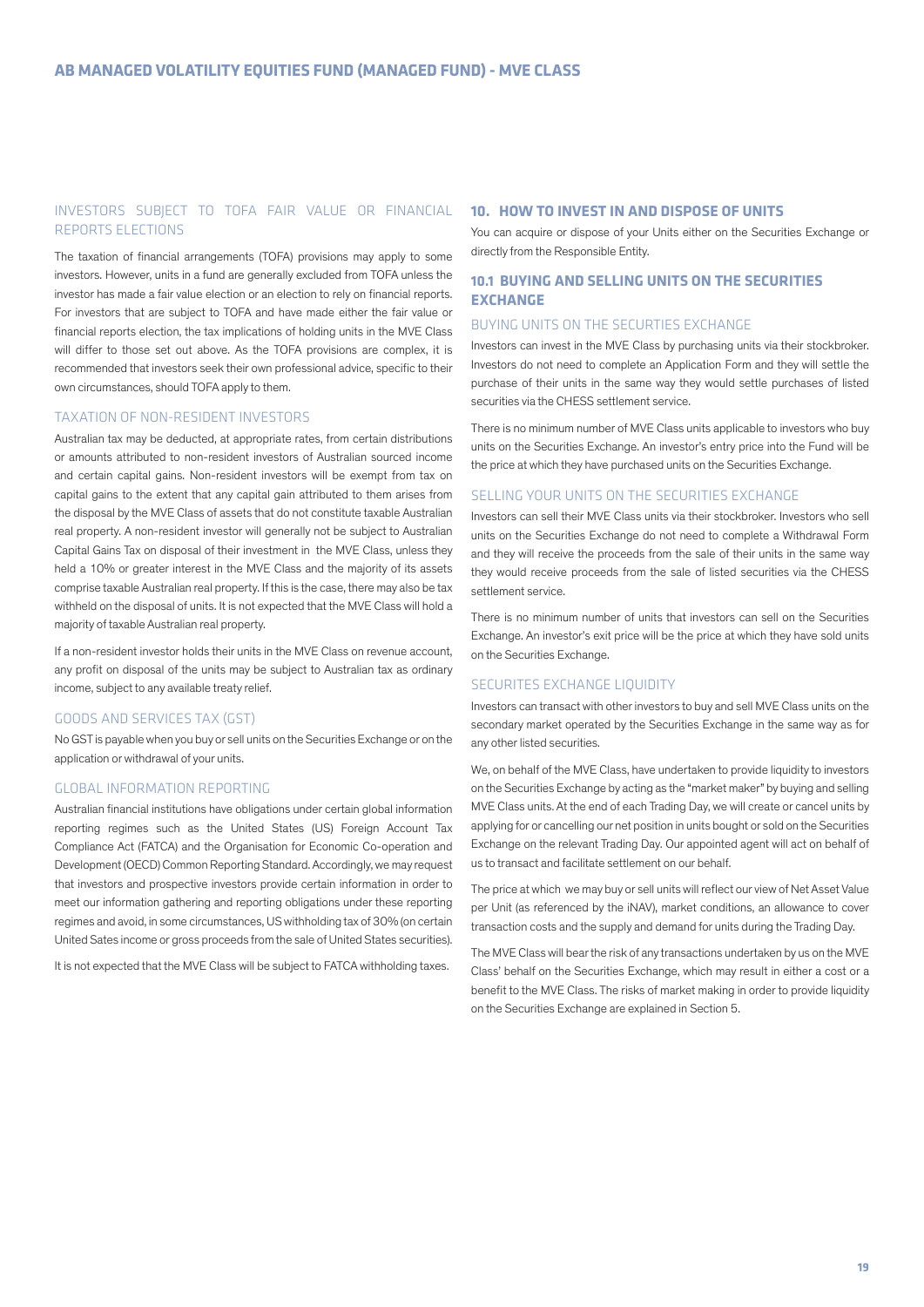#### **10.2 APPLYING FOR AND REDEEMING UNITS DIRECTLY FROM THE RESPONSIBLE ENTITY**

#### APPLICATIONS FOR MVE CLASS UNITS

You can only make initial applications for an investment in MVE Class units by:

- + sending us a completed Application Form together with other documents requested (such as satisfactory identification) by mail, courier, fax; and
- + paying us your investment amount. Unless we agree to waive the minimum investment requirement, your minimum investment must be \$50,000 or more.

You can make additional investments and add to your investment by sending us a new Application Form or your written additional application request and making your payment. Your written additional application request should set out:

- + your account name and number;
- your additional investment amount;
- the date and method of your payment; and
- + your contact details should we need to contact you about your application.

All application forms must be appropriately signed.

An Application Form and payment instructions are available on our website www. alliancebernstein.com.au or by contacting us on (02) 9255 1299 or by email on aust\_clientservice@alliancebernstein.com.

Valid application requests, comprising correctly completed Application Forms together with any other documents or information requested such as satisfactory identification and your cleared application payment received and accepted by us by 2pm (Sydney time) on a business day will normally be processed using the application price for that business day. Valid applications received after the 2pm cut-off will normally be processed at the price prevailing on the next business day following the date of acceptance.

We must comply with Anti-Money Laundering and Counter-Terrorism Financing Act 2006 (AML/CTF). This means we must collect and verify information such as your identity and the source of payment of the application monies, prior to us issuing or redeeming units in the MVE Class. We must also collect and verify information relating to your tax residency, tax status and tax identity numbers, and in some cases, information relating to any of your "controlling persons", for the purposes of compliance with Australian legislation which applies the US Foreign Account Tax Compliance Act (FATCA) and the OECD Common Reporting Standard (CRS). The information will be provided to the Australian Tax Office who will exchange the information with the tax authorities of the US (if you are a US person) and the CRS participating jurisdictions. If you do not provide the information to us, we will not be able to process your application.

We will not accept your application request, withdrawal request or issue units unless our AML/CTF, FATCA and CRS checks have been completed to our satisfaction. We may reject any application in part or whole at our absolute discretion and need not provide any reason for doing so.

To ensure that your application or withdrawal requests are processed efficiently and not delayed or unreasonably rejected it is important that you properly complete application and withdrawal forms, immediately pay your investment amount and provide all documents and information, including satisfactory identification that we request. We will not be liable to any prospective investor for any losses incurred caused by the delay in accepting, processing or the rejection of an application or withdrawal request.

Where your application is accepted, a notice will be sent to you and your transaction confirmation will be available online confirming the date of your application, number of units issued and your application price. No unit certificates will be issued.

Any interest earned on an applications account will be paid into the MVE Class and will not be paid to an investor.

If you are investing via an IDPS commonly referred to as a master trust, wrap account, platform, nominee or custody service you need to follow the IDPS platform operator's application instructions and complete the IDPS application forms and follow their payment instructions. Inquiries should be directed to your IDPS operator.

## WHERE TO SEND YOUR APPLICATIONS

Application Forms and any other documents or information requested can be sent by mail, courier or fax and must be received by us at:

- + AllianceBernstein Unit Registry C/- Link Fund Solutions Pty Limited PO Box 3721 Rhodes NSW 2138
- + Fax (02) 9287 0372

We may change the place at which Application Forms are to be received and the application cut-off time.

Where Application Forms are sent by fax, the original signed Application Form should also be sent to us at the above address. We or our duly appointed agents will not be responsible to an investor for any loss resulting from the non-receipt or illegibility of any document such as an application, withdrawal or other request or for any loss caused in respect of any action taken as a consequence of such document (including a fax) believed in good faith to have originated from properly authorised persons.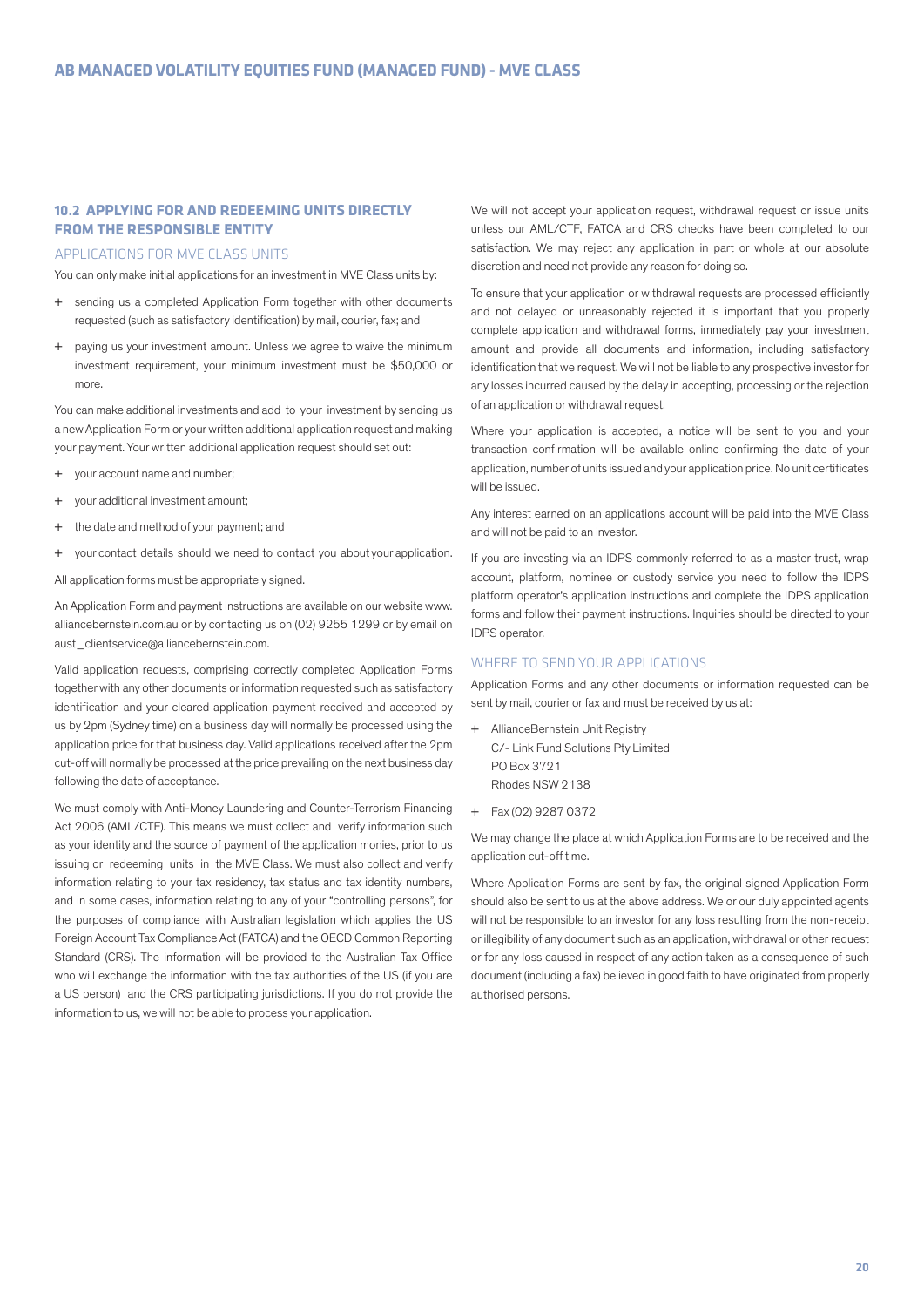#### HOW TO PAY FOR YOUR INVESTMENT

Application monies must be paid to us via cheque, direct credit, Austraclear or SWIFT. Please indicate the selected method of payment on your application form.

Please contact us on (02) 9255 1299 or by email on aust\_clientservice@ alliancebernstein.com with any queries.

If you are investing via an IDPS, commonly referred to as a master trust, wrap account, platform, nominee or custody service, you need to follow the IDPS platform operator's application instructions and complete the IDPS application forms. Inquiries should be directed to the IDPS operator.

#### REDEEMING

Where you hold your MVE Class units on an issuer sponsored sub-register you can request to redeem all or part of your investment by completing and returning to us a written Withdrawal Request. Your Withdrawal Request must include:

- + your account number;
- + the value or number of units to be withdrawn;
- + if you have not already provided your bank account for payment of withdrawals, please include details of your account with an Australian bank or financial institution. Accounts provided must be in your name as payments will not be made to third party accounts; and
- + your contact details should we need to contact you about your withdrawal.

Alternatively you may complete a Withdrawal Request Form available from us.

You or your authorised nominee must sign all withdrawal requests.

Validly completed Withdrawal Requests received by us by 2pm (Sydney time) on a Business Day will normally be processed using the redemption price for that Business Day. Withdrawal requests received after the 2pm cut-off will normally be processed at the price prevailing on the next business day.

Withdrawal Requests may normally be sent by mail, courier or fax and must be received by us at:

- + AllianceBernstein Unit Registry C/- Link Fund Solutions Pty Limited PO Box 3721 Rhodes NSW 2138
- + Fax 02 9287 0372

We may change the place at which Withdrawal Requests are to be received and the redemption cut-off time.

Please contact us on (02) 9255 1299 or by email on aust\_clientservice@ alliancebernstein.com with any queries.

By transacting via fax you will be taken to have agreed to and be subject to the terms and conditions set out in the Application Form.

Redemption proceeds will normally be paid to your nominated Australian bank account within 3 business days following the date of receipt of a valid Withdrawal Request. However, the Fund constitution allows us up to 21 days to pay withdrawal amounts, unless withdrawals are suspended in accordance with the constitution. In addition, large withdrawal requests of more than 5% of net asset value may be redeemed and paid in separate amounts over a period of up to 30 days.

A Withdrawal Request may not be cancelled without our consent.

Indirect investors need to direct their withdrawal requests to their investor directed portfolio service (IDPS) operator and follow the instructions of the IDPS platform operator.

#### RESTRICTIONS ON REDEMPTIONS

The Fund constitution allows the Responsible Entity to suspend redemptions in certain circumstances, so that you may not be able to redeem your investment within the usual time period upon request. This includes when there is a closure or restriction on trading in a market for the assets of the MVE Class, the price for realisation of assets is affected by unstable markets, or action by the Market Operator makes it impossible or impractical to satisfy redemption requests.

#### ROUNDING TO THE NEAREST WHOLE UNIT

Units issued following an application or redeemed following a Withdrawal Request will be rounded to the nearest whole unit.

## **11. OTHER INFORMATION**

#### THE FUND'S CONSTITUTION

The MVE Class is governed by the Fund's constitution. The constitution binds the responsible entity and investors and sets out the rules and procedures under which the MVE Class must operate.

A copy of a constitution is available free of charge upon request.

The Fund's constitution includes provisions dealing with:

- + the duration of the Fund including its termination;
- + our duties and obligations as responsible entity (and their delegation);
- + our powers as the responsible entity (which are wide ranging and include the power to borrow);
- + the power to offer different classes (identical rights attach to all units within a class, however the rights and obligations attaching to different classes may vary);
- + our fees and reimbursement of expenses;
- + the limitation of our liability and indemnification;
- + unitholder meetings;
- + the method by which complaints are dealt with;
- + the calculation, entitlement to and distribution of income;
- + calculation of unit application and withdrawal prices and related mechanisms;
- + the right to compulsorily redeem your units in certain circumstances;
- + power to demand information from investors or prospective investors;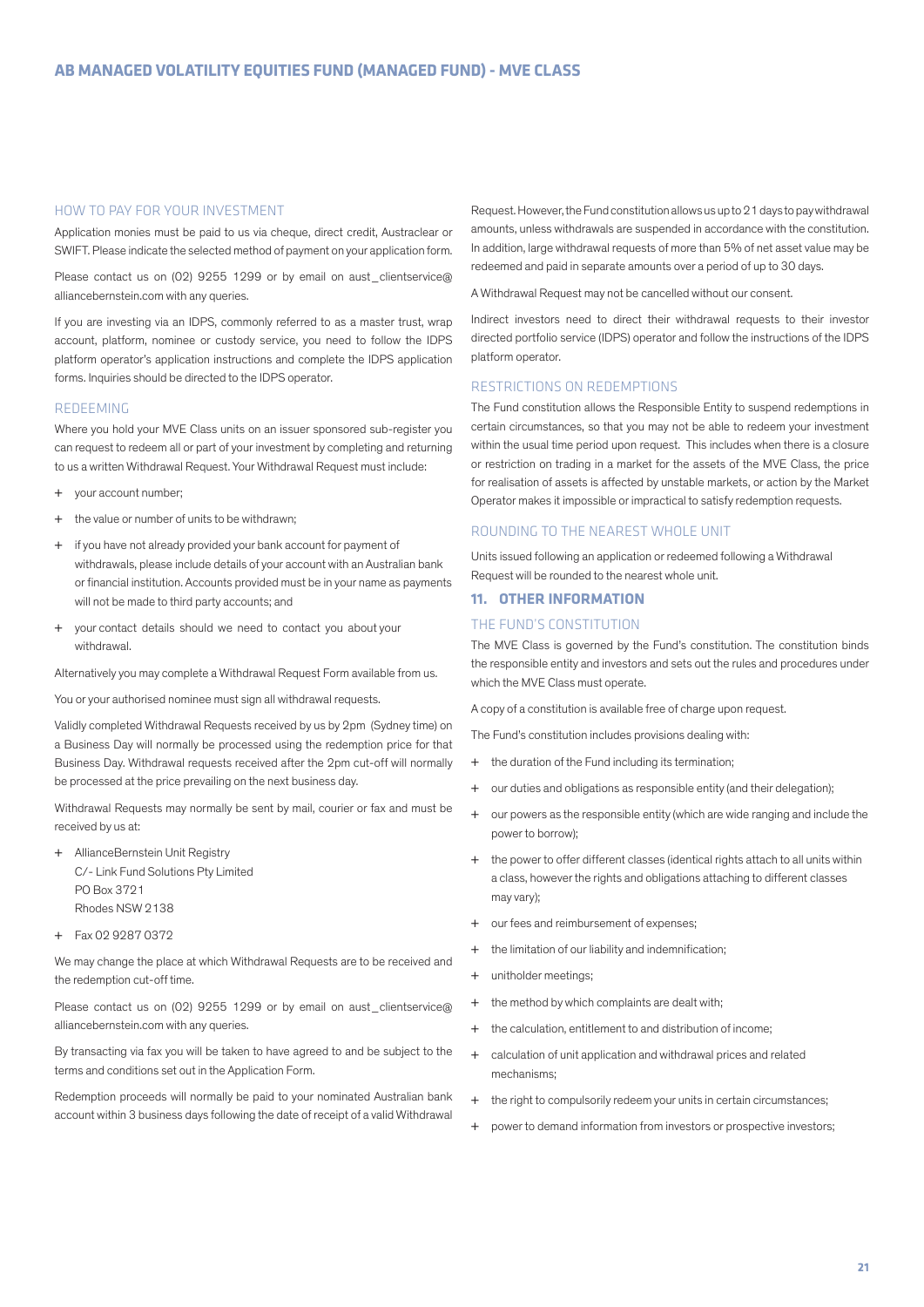- + the right to refuse to register a transfer of units;
- + power to do all things necessary to effect quotation of a class of units (or suspend or remove a class from quotation);
- + power to establish two or more sub-registers for a class including an issuer sponsored or a broker sponsored sub-register, and move between subregisters;
- + power to conduct a buy-back of Units quoted on the Securities Market in accordance with the requirements of the Corporations Act and applicable operating rules of the Securities Market.
- our rights and obligations where we act as "market maker" to provide liquidity of a class of units which is quoted on a Securities Exchange.

We may amend the constitution at any time if the amendments are not adverse to your rights. Otherwise, approval by special resolution must be obtained at a meeting of unitholders. We may convene a meeting of unitholders at any time. A resolution passed at a meeting of unitholders held in accordance with a constitution binds all unitholders.

We are not liable to unitholders in contract, tort or otherwise, except to the extent that the Corporations Act imposes the liability. A unit in a class of the Fund confers on a unitholder a beneficial interest in the assets of that class, but not an entitlement or interest in any particular part of the relevant class, any other class or any asset.

The constitution relating to the Fund provides that the liability of each unitholder is limited to its investment in the Fund. Generally, a unitholder is not required to indemnify us or a creditor of ours against any liability of ours in respect of the Fund. This may not apply to certain liabilities incurred by us as a result of a unitholder's action or inaction, any act or omission requested by the unitholder or any other matter arising in connection with units held by the unitholder. In addition, no complete assurance can be given in this regard, as the ultimate liability of a unitholder has not been finally determined by the courts.

## COMPLIANCE PLAN

We have prepared a Compliance Plan for the Fund. The Compliance Plan is lodged with the Australian Securities and Investments Commission and sets out the procedures, systems and controls used by us, to ensure compliance with the Corporations Act and the constitution of the Fund. The plans are audited annually by the Compliance Plan's auditor. Any breaches are reported to the Compliance Committee and in some cases to ASIC.

## COMPLIANCE COMMITTEE

We have established a Compliance Committee with a majority of independent members. The Compliance Committee monitors and reports to our board in relation to the Responsible Entity's compliance with the Corporations Act and the Compliance Plan.

An important responsibility of the Compliance Committee is to report to ASIC if it is of the opinion that we have not taken, or do not propose to take, appropriate action to deal with, and rectify, any breaches detected.

#### ASIC RELIEF

ASIC Class Order 13/721 exempts the Responsible Entity from the ongoing disclosure requirements in section 1017B of the Corporations Act on the condition that the Responsible Entity complies with section 675 of the Corporations Act as if the Fund was an unlisted disclosing entity.

## CONDITIONS TO ADMISSION

As part of the Fund's conditions of admission to quotation on the Securities Exchange under the Securities Exchange Rules, the Responsible Entity has agreed to:

- a. disclose the MVE Class' portfolio holdings on a quarterly basis within two months of the end of each calendar quarter;
- b. provide liquidity to investors on the Securities Exchange by acting as a buyer and seller of units as described in this PDS; and
- c. arrange for the provision of the iNAV as described in this PDS.

#### COOLING OFF

Cooling-off rights do not apply to units in the MVE Class (regardless of whether they were bought on the Securities Exchange or applied for directly with the Responsible Entity) however a complaints handling process has been established (see "Complaints resolution" for further information).

#### COMPLAINTS

We have established procedures for dealing with complaints. If you are an Indirect Investor you may contact your IDPS operator with your complaints. If you are under the advice of a financial adviser, you may also contact your financial adviser with your complaints. You can also contact us during business hours on (02) 9255 1299 or write to the Complaints Officer, AllianceBernstein Investment Management Australia Limited at ComplaintsAustralia@ alliancebernstein.com. A copy of our complaints policy is available at www. alliancebernstein.com.au or by contacting the Complaints Officer. The Complaints Officer will use reasonable endeavours to deal with and resolve the complaint within a reasonable time and in any case within 45 days (this period is reduced to 30 days from 5 October 2021). If an issue has not been resolved to your satisfaction, you can lodge a complaint with the Australian Financial Complaints Authority, or AFCA. AFCA provides fair and independent financial services complaint resolution that is free to consumers.

| Website:       | www.afca.org.au                           |
|----------------|-------------------------------------------|
| Email:         | info@afca.org.au                          |
| Telephone:     | 1800 931 678 (free call)                  |
| In writing to: | Australian Financial Complaints Authority |
|                | GPO Box 3. Melbourne VIC 3001             |

#### PROXY VOTING

We have a principles based proxy voting policy that requires us to vote our investment securities in a timely manner and make voting decisions that are intended to maximise long-term investor value. We assess each proxy proposal in light of those principles with a view to maximise long- term investment value. Reports on how we have voted Australian listed equity securities will be available at www.alliancebernstein.com.au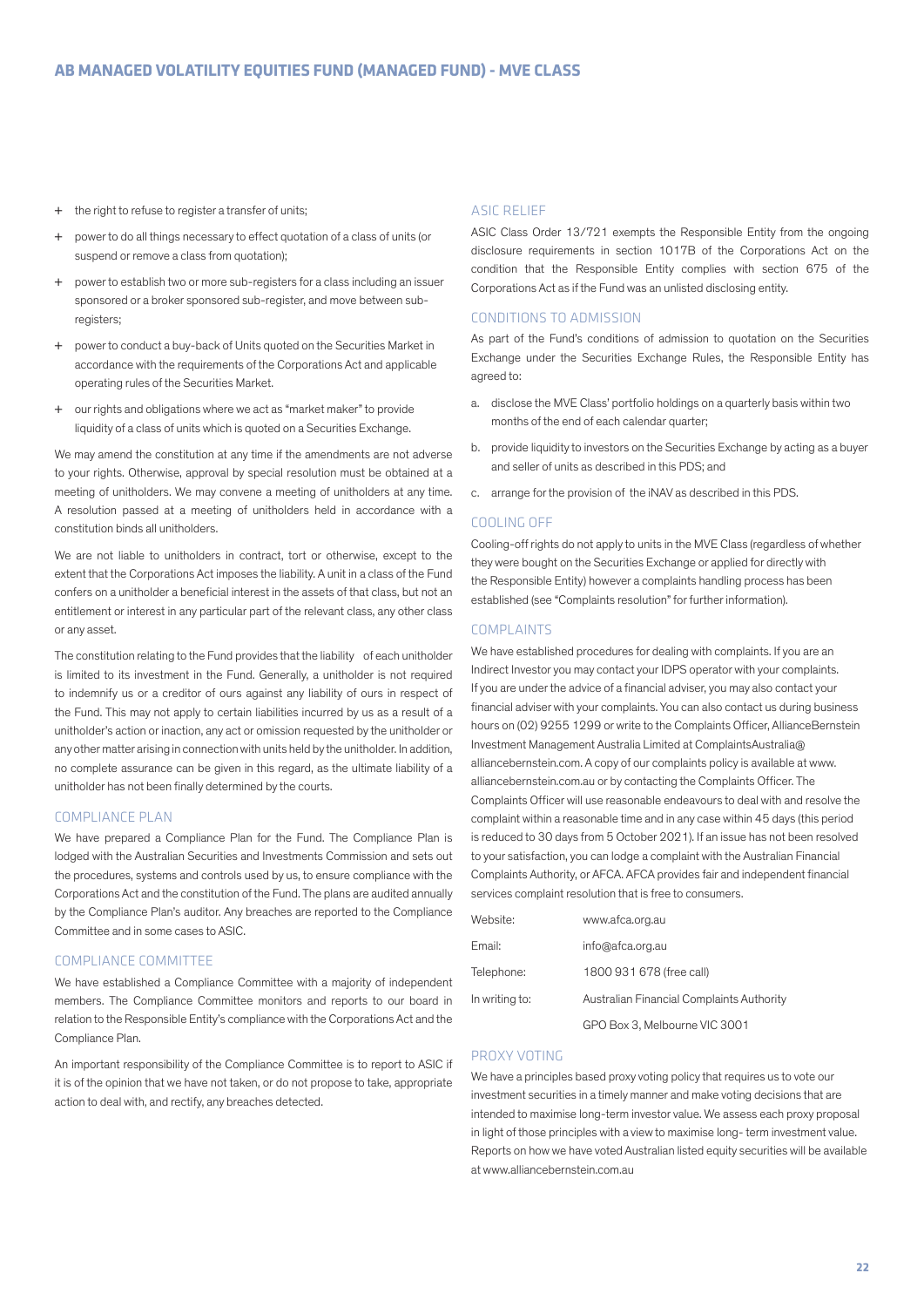#### CLASS ACTIONS

The Fund may participate in class actions in respect to securities held by the MVE Class. The likelihood of success of class actions is highly uncertain because it is not usually possible to determine if a class action will be successful and if successful when the proceeds will be paid and for how much. Therefore, the MVE Class does not take into account potential proceeds of class actions until the class action has been settled and settlement proceeds received. This means any investor redeeming from an MVE Class before settlement proceeds are received will not benefit from a successful class action because we may not remediate prior investors.

#### **CONFLICTS**

Conflicts are minimised by the structure of our business. We do not take market positions on behalf of the AB Group. The services of related entities, including the services of affiliated brokers, may be used. Related entity activities are contracted on an arm's length commercial basis.

Directors and employees of AllianceBernstein Australia Limited or their related bodies corporate may, from time to time, invest in and hold units in the AB Funds or in funds issued by the AllianceBernstein L.P group.

Refer to Section 5 (Risks) for additional information on potential conflicts, particularly those that arise as a result of quoting units on the Securities Exchange.

#### PRIVACY

We collect your personal information for the primary purpose of establishing and managing your investments with us and providing you with our products and services. We are committed to collecting, using, disclosing, keeping secure and giving you access to your personal information in a way that respects your privacy. Our Privacy Policy can be provided upon request or accessed via https://web.alliancebernstein.com/investments/au/privacy-policy-en.htm.

We may collect your personal information for the purpose of:

- + processing and accepting your application/ withdrawal request form;
- + carrying out and administering investments in AB Funds on your behalf ("Investments"), including but not limited to, monitoring, auditing, evaluating, modelling data and reporting to you in connection with your Investments;
- + offering you products or services;
- + answering queries and dealing with complaints;
- + conducting our internal business operations (including meeting any relevant legal requirements); and
- + managing client relationships and improving the products and services we provide.

We may also collect your personal information from external sources such as the share registrar.

If you do not provide the information requested in the application form/ withdrawal request form, or if the information you provide us is incomplete or inaccurate, we may be delayed in, or prevented from, processing or accepting your application. We may also be delayed in or prevented from providing to you any products or services, administering your Investments, providing information to you or otherwise meeting our obligations to you.

We may disclose your personal information:

- + internally to our staff;
- + to our related bodies corporate;
- + to any person where necessary in connection with your Investments or the provision of our products or services;
- + to our professional advisers such as auditors, accountants and lawyers, insurance companies and property managers, consistent with normal business practices;
- + to third parties we may engage from time to time to assist us in the promotion of our products and services, and who may receive limited personal information for that purpose; and
- + to external service providers (on a confidential basis) so they can provide us services related to our business, for example mailing services, IT services, unit registry and custodial services as well as archival services.

To comply with relevant laws and regulations we may also disclose your personal information to ASIC, the Australian Taxation Office, the Australian Transaction Reports and Analysis Centre (AUSTRAC), Chi-X, CHESS Settlements and any other regulatory bodies.

AB and its related entities may use your personal information for the purpose of directly marketing their products or services to you. You may withdraw your consent to the use of personal information for direct marketing at any time by contacting us.

Some of the persons or entities listed above may be located, or perform services, overseas. As a result, your personal information may be disclosed to a recipient in a foreign country. Where this happens, we will seek, by contract or other means, to reasonably ensure personal information is protected.

## CUSTODIAN AND FUND ADMINISTRATOR

An independent custodian has been appointed to hold the assets of the Fund under a Custody Agreement. The custodian will safe-keep the assets of the Fund, collect the income of the Fund's assets and act on our directions to settle the Fund's trades. The custodian does not make investment decisions in respect of the Fund's assets that it holds.

Additionally, the custodian has been appointed to provide fund administration services to the Fund, including valuing the MVE Class, calculating application and redemption prices for investors who seek to apply for or redeem units directly from the Responsible Entity, and preparing files containing the portfolio constituents of the MVE Class in order to permit the iNAV to be calculated by the calculation agent.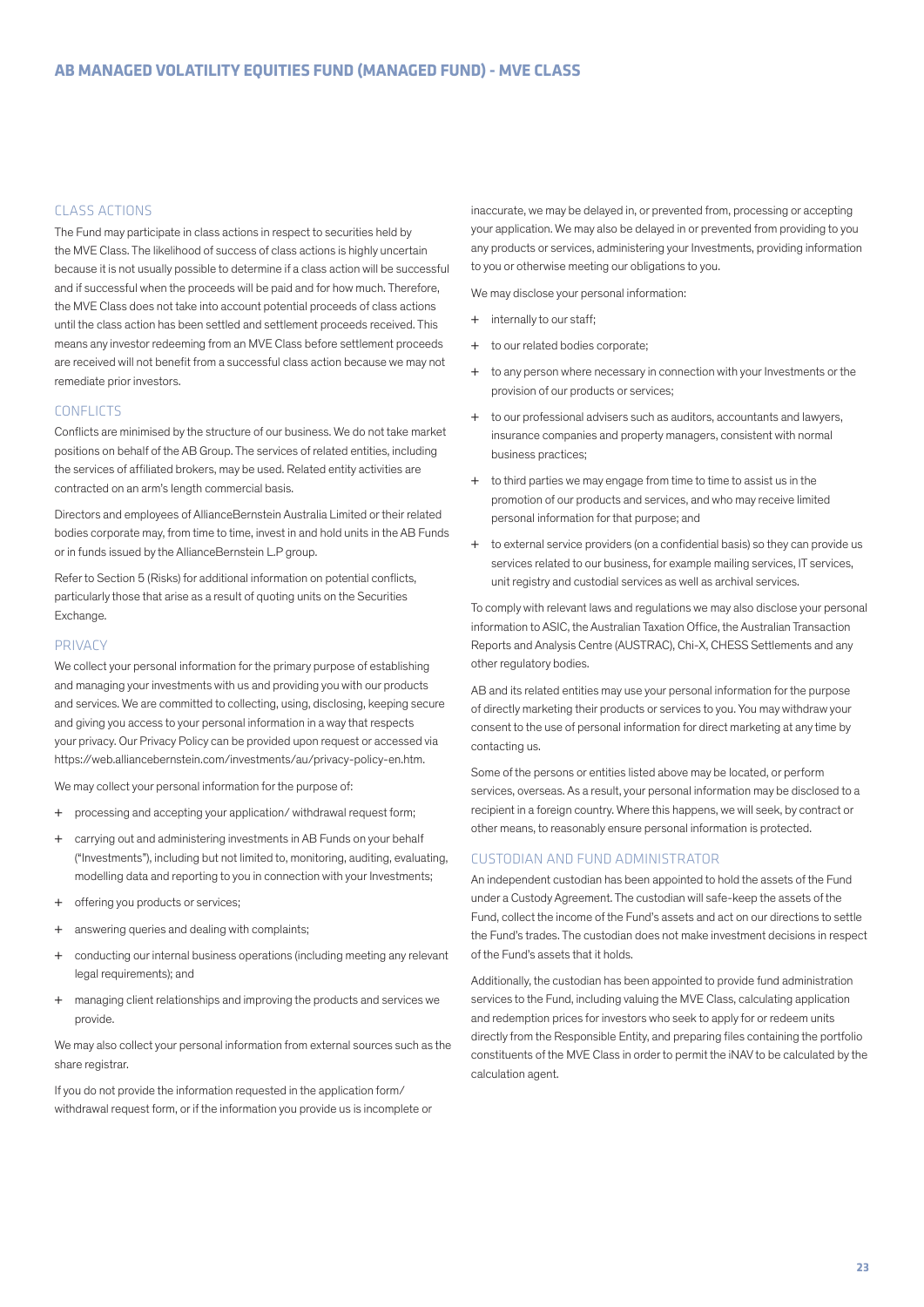#### UNIT REGISTRY

Link Fund Solutions Pty Limited ("Link") has been appointed as the Unit Registry of the MVE Class under a Registry Services Agreement. The Registry Services Agreement sets out the services provided by the Unit Registry on an ongoing basis together with the service standards.

The role of the Unit Registry is to keep a record of investors in the Fund. This includes information such as the quantity of units held, TFNs (if provided), bank account details and details of distribution reinvestment plan participation to the extent the Responsible Entity offers such a plan.

Contact details for Link can be found in Section 13 of this PDS.

#### **CONSENTS**

AllianceBernstein Australia Limited and Link Fund Solutions Pty Limited have given written consent (which has not been withdrawn at the date of this PDS) to being named in the form and context in which they are named, in this PDS.

Each of AllianceBernstein Australia Limited and Link Fund Solutions Pty Limited:

- + has not authorised or caused the issue of this PDS;
- + does not make or purport to make any statement in the PDS (or any statement on which a statement in the PDS is based) other than as specified; and

to the maximum extent permitted by law, takes no responsibility for any part of the PDS other than the reference to their name in a statement included in the PDS with their consent as specified.

### ANTI-MONEY LAUNDERING AND COUNTER TERRORISM FINANCING (AML/CTF)

Australia's AML/CTF laws require us to adopt and maintain an AML/CTF Program. A fundamental part of the AML/CTF Program is that certain information about investors in the Fund is required. To meet this legal requirement, certain information may need to be collected about investors into the Fund which may be undertaken directly by AB or another party.

Existing investors may also be asked to provide Know Your Client ("KYC") updated documents as part of a re-identification process or as part of ongoing due diligence to comply with the AML/CTF laws. Processing of applications or redemptions will be delayed or refused if you do not provide the KYC documents when requested.

Under the AML/CTF laws, we may be required to submit reports to the Australian Transaction Reports and Analysis Centre ("AUSTRAC"). This may include the disclosure of your personal information. We may not be able to tell you when this occurs and, as a result, AUSTRAC may require us to deny you (on a temporary or permanent basis) access to your investment.

This could result in loss of the capital invested, or you may experience significant delays when you wish to transact on your investment. We are not liable for any loss you may suffer because of compliance with the AML/CTF laws.

#### **12. GLOSSARY**

| ABAL                    | AllianceBernstein Australia Limited ABN 53 095 022 718 AFSL No. 230698                                                                                                                     |
|-------------------------|--------------------------------------------------------------------------------------------------------------------------------------------------------------------------------------------|
| ABIMAL                  | AllianceBernstein Investment Management Australia Limited, the Responsible Entity                                                                                                          |
| AFCA                    | Australian Financial Complaints Authority                                                                                                                                                  |
| AFSL                    | Australian financial services licence                                                                                                                                                      |
| AMIT                    | Attribution Managed Investment Trust                                                                                                                                                       |
| AML/CTF Act             | The Anti-Money Laundering and Counter-Terrorism Financing Act 2006 (Cth)                                                                                                                   |
| AML Program             | The Responsible Entity's program for its compliance with the AML/CTF Act                                                                                                                   |
| <b>Application Form</b> | The form which investors must complete when applying for units directly with the Responsible Entity                                                                                        |
| ASIC                    | Australian Securities & Investments Commission                                                                                                                                             |
| <b>ASIC Relief</b>      | Any declaration made or exemption granted by ASIC that is applicable to the Fund or the MVE Class and that is in force                                                                     |
| ASX.                    | ASX Limited or the Australian Securities Exchange, as the case requires                                                                                                                    |
| AT <sub>0</sub>         | Australian Taxation Office                                                                                                                                                                 |
| Business Day(s)         | The days identified by the Market Operator in the Securities Exchange Operating Rules                                                                                                      |
| <b>CHESS</b>            | Clearing House Electronic Sub-register System, the Australian settlement system for equities and other issued products<br>traded on the ASX and other exchanges. CHESS is owned by the ASX |
| $Chi-X$                 | Chi-X Australia Pty Limited                                                                                                                                                                |
| Compliance Plan         | The Compliance Plan of the Fund                                                                                                                                                            |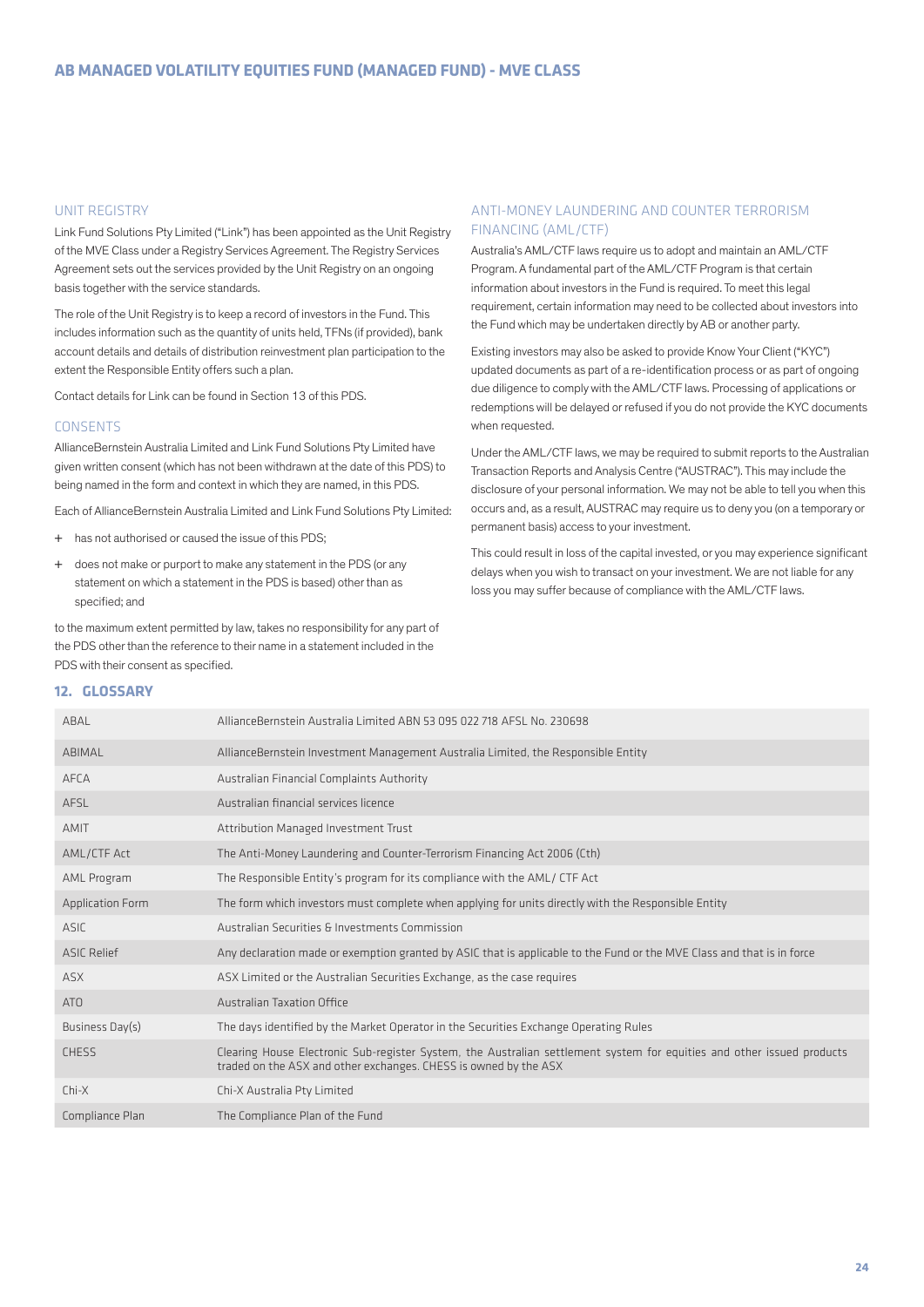# **AB MANAGED VOLATILITY EQUITIES FUND (MANAGED FUND) - MVE CLASS**

| Constitution                                            | The Constitution of the Fund                                                                                                                                                                                                                                                       |
|---------------------------------------------------------|------------------------------------------------------------------------------------------------------------------------------------------------------------------------------------------------------------------------------------------------------------------------------------|
| Corporations Act                                        | Corporations Act 2001 (Cth)                                                                                                                                                                                                                                                        |
| <b>CRS</b>                                              | Organisation for Economic Co-operation and Development (OECD) Common Reporting Standard                                                                                                                                                                                            |
| EFT.                                                    | Electronic Funds Transfer                                                                                                                                                                                                                                                          |
| <b>FATCA</b>                                            | Foreign Account Tax Compliance Act.                                                                                                                                                                                                                                                |
| Fund                                                    | AllianceBernstein Managed Volatility Equities Fund (Managed Fund) ARSN 099 739 447                                                                                                                                                                                                 |
| <b>GST</b>                                              | Goods and Services Tax                                                                                                                                                                                                                                                             |
| <b>HIN</b>                                              | Holder Identification Number                                                                                                                                                                                                                                                       |
| <b>IDPS</b>                                             | Investor Directed Portfolio Service                                                                                                                                                                                                                                                |
| <b>iNAV</b>                                             | Indicative per unit net asset value                                                                                                                                                                                                                                                |
| Investment Manager                                      | ABAL                                                                                                                                                                                                                                                                               |
| <b>KYC Documents</b>                                    | The documents which investors applying for units directly with the Responsible Entity or who move from the broker sponsored<br>sub registry to the issuer sponsored sub registry, may be required to provide in order for the Responsible Entity to comply with<br>the AML/CTF Act |
| Listing Rules                                           | The listing rules of the ASX from time to time                                                                                                                                                                                                                                     |
| Market Operator                                         | Chi-X or any other entity that operates a financial market on which the MVE Class units are traded                                                                                                                                                                                 |
| <b>MVE Class</b>                                        | The class of units in the Fund that are offered under this PDS                                                                                                                                                                                                                     |
| Net Asset Value per Unit                                | The market value of the MVE Class' assets less accrued expenses and other liabilities divided by the number of units on issue                                                                                                                                                      |
| <b>PDS</b>                                              | This product disclosure statement as amended or supplemented from time to time                                                                                                                                                                                                     |
| Responsible Entity                                      | AllianceBernstein Investment Management Australia Limited ABN 58 007 212 606, AFSL 230683                                                                                                                                                                                          |
| Securities Exchange                                     | The securities exchange operated by a Market Operator                                                                                                                                                                                                                              |
| <b>Securities</b><br>Exchange<br><b>Operating Rules</b> | The operating rules of the Market Operator that apply from time to time to the quotation of managed funds and products<br>such as the units                                                                                                                                        |
| <b>SRN</b>                                              | Securityholder Reference Number                                                                                                                                                                                                                                                    |
| <b>Trading Day</b>                                      | The day and time during which shares are traded on the Securities Exchange                                                                                                                                                                                                         |
| Unit Registry                                           | Link Fund Solutions Pty Limited, which will operate the registry for the MVE Class                                                                                                                                                                                                 |
| Withdrawal Request                                      | The request in writing that unitholders who hold their units on the issuer sponsored sub register must provide in order to                                                                                                                                                         |